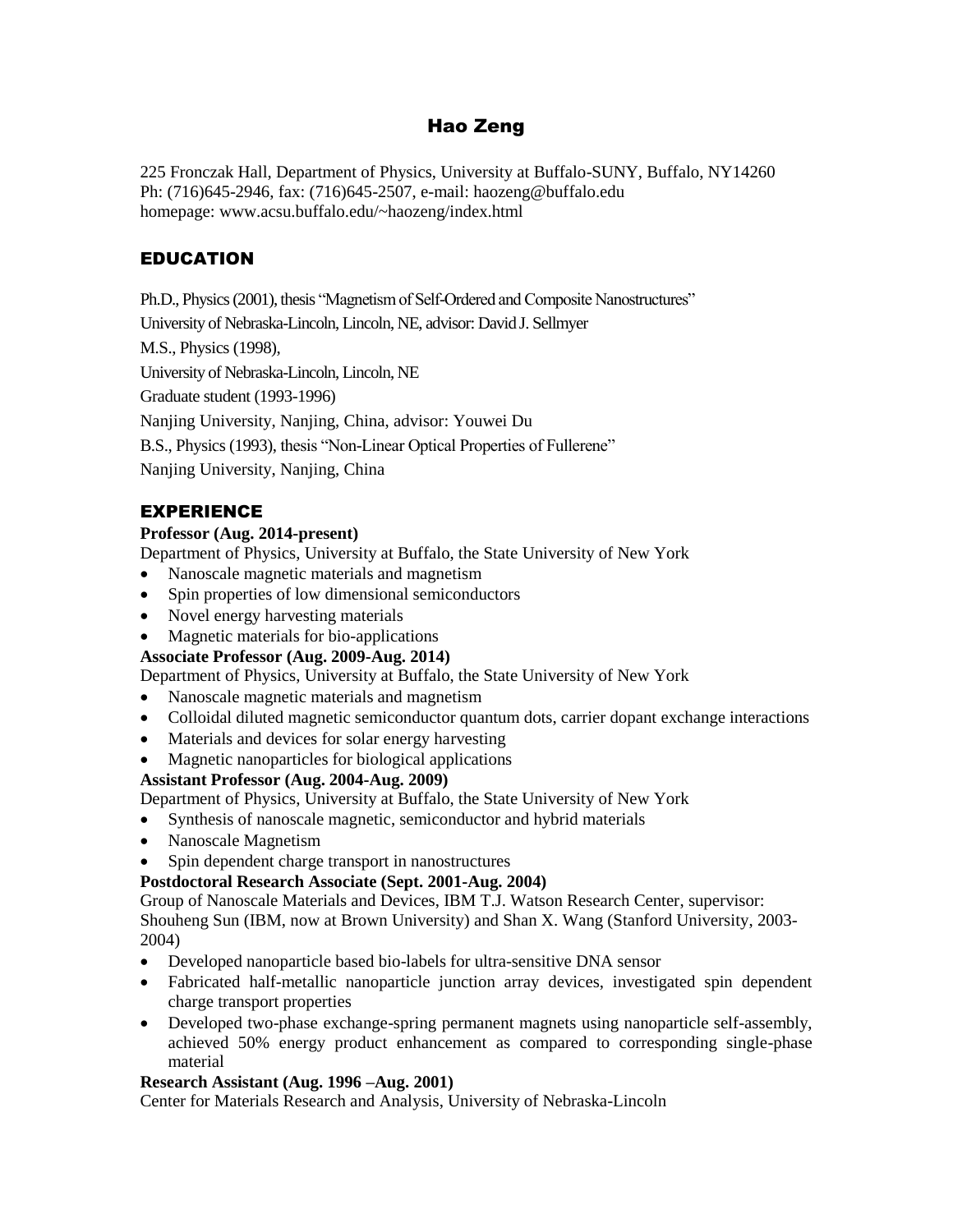- Developed non-epitaxial, textured FePt/CoPt thin films and nanocomposite films, with potential applications in extremely high density magnetic recording
- Produced magnetic nanowire arrays in self-ordered templates, studied structural and magnetic properties including magnetization reversal and magnetic interactions

### **Research Assistant (Aug. 1993 – May 1996)**

Department of Physics, Nanjing University, Nanjing, China

Synthesized and investigated optical properties of fullerene molecules  $(C_{60}$  and  $C_{70}$ )

### **Visiting positions**

- Distinguished visiting professor and overseas member of International Center for Quantum Design, University of Science and Technology of China, 2010-present
- Distinguished visiting professor, Institute of Metal Research, the Chinese Academy of Sciences and Shenyang National Laboratory for Materials Science, 2011-present
- Tengfei visiting professor, Xi'an Jiaotong University, 2014-present
- Visiting professor, Shanxi Normal University, 2011-2015
- Visiting professor, Zhejiang University, 2010-2012

## AWARDS

- 2011 Lee Hsun Young Scientist Lecture Series on Materials Science, Institute of Metal Research, the Chinese Academy of Sciences
- 2009 UB's Exceptional Scholar-Young Investigator Award
- 2006 National Science Foundation CAREER Award
- 2003 IBM Research Division Award
- 2003 BCC Leadership in Nanomaterials Award (group award)
- 1998-2001 IBM Cooperative Graduate Student Fellowship
- 1997-1998 Wheeler University Fellowship, UNL

## PROFESSIONAL SOCIETIES

- Member of the American Physical Society
- Member of the American Association for the Advancement of Science
- Member of the Materials Research Society
- $\bullet$  Member of the Institute of Electrical & Electronics Engineers

# PUBLICATIONS

### **JOURNAL PAPERS**

### **CITATIONS**

As of 12/2017: **11,000+** citations; *h*-index: **37** (from Web of Science). Google Scholar profile:<https://scholar.google.com/citations?user=BT95LeMAAAAJ&hl=en>

1. M. Zhao, L. Zhang, M. Liu, Y. Dong, C. Zou, Y. Hu, K. Yang, Y. Yang, H. Zeng, and S. Huang, "Growth of atomically thin  $MoS<sub>2</sub>$  flakes on high-kappa substrates by chemical vapor deposition", *J. Mater. Sci.* 53, 4262-4273 (2018).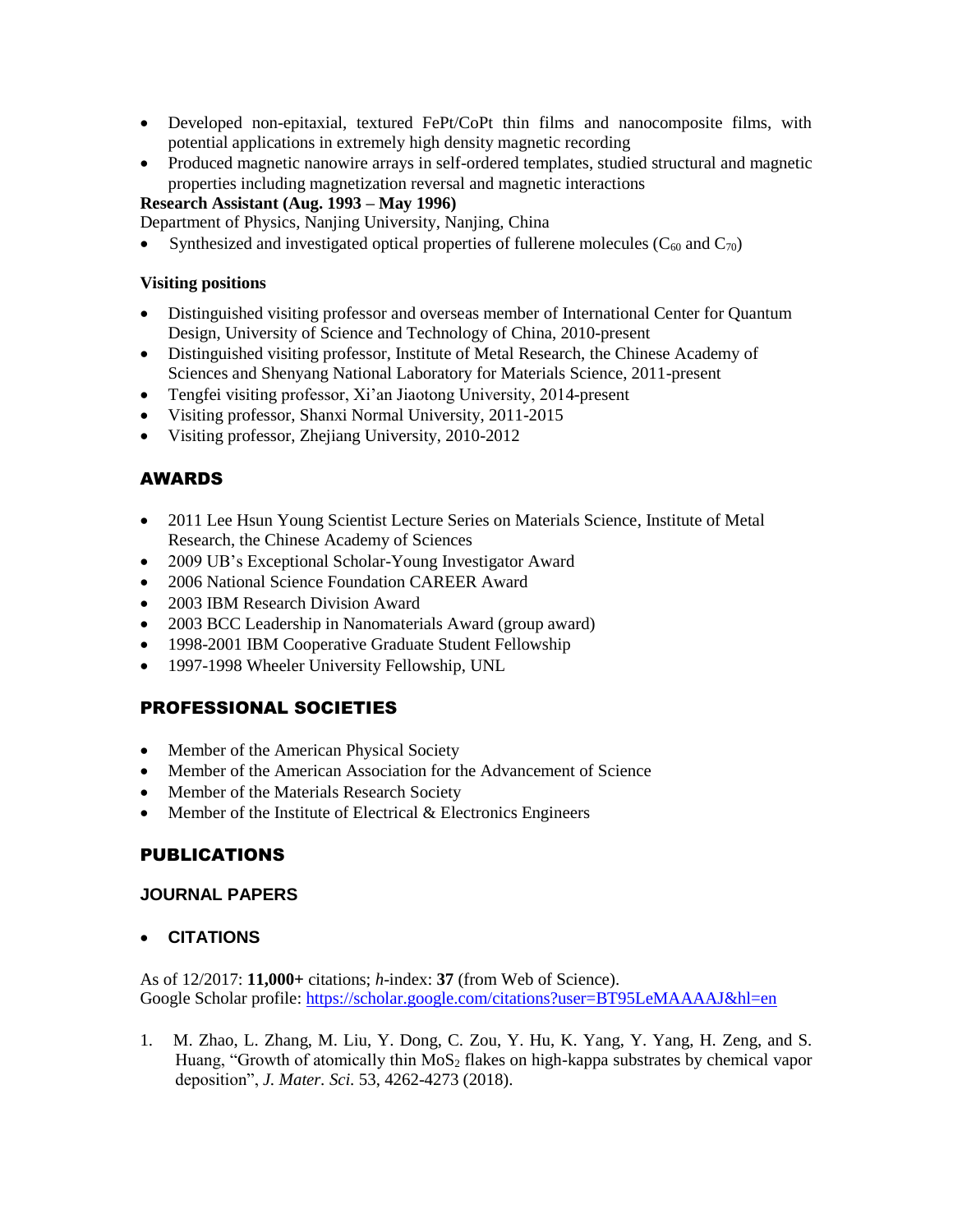- 2. C. Zhao, T. Norden, P. Zhang, P. Zhao, Y. Cheng, F. Sun, J. P. Parry, P. Taheri, J. Wang, Y. Yang, T. Scrace, K. Kang, S. Yang, G.-X Miao, R. Sabirianov, G. Kioseoglou, W. Huang, A. Petrou, and H. Zeng, "Enhanced valley splitting in monolayer  $WSe_2$  due to magnetic exchange field", *Nature Nano.*, 12, 757 (2017).
- 3. Y. Yang, C. Chen, M. C. Scott, C. Ophus, R. Xu, A. Pryor, L. Wu, F. Sun, W. Theis, J. Zhou, M. Eisenbach, P. R. C. Kent, R. F. Sabirianov, H. Zeng, P. Ercius & J. Miao, "Deciphering chemical order/disorder and material properties at the single-atom level", *Nature*, 542, 75–79 (2017).
- 4. N. Gross, Y. Sun, S. Perera, H. Hui, X. Wei, S. Zhang, H. Zeng and B. A. Weinstein, "Stability and band gap tuning of the chalcogenide perovskite  $BaZrS<sub>3</sub>$  in Raman and optical investigations at high pressure", *Phys. Rev. Appl*., 8, 044014 (2017).
- 5. F. Wang, M. Li, L. Yu, F. Sun, Z. Wang, L. Zhang, H. Zeng, and X. Xu, "Corn-like, recoverable γ-Fe2O3@SiO2@TiO<sup>2</sup> photocatalyst induced by magnetic dipole interactions", *Sci. Rep.*, 7, 6960 (2017).
- 6. X. Xu, J. Chen, G. Gehring, X. Miao and H. Zeng, "Spin Transport and Magnetism in Low-Dimensional Materials", *Adv. Cond. Matt. Phys.* (2017).
- 7. S. Perera, H. Hui, C. Zhao, H. Xue, F. Sun, C. Deng, N. Gross, C. Milleville, X. Xu, D.F. Watson, B. Weinstein, Y. Sun, S. Zhang, H. Zeng, "Chalcogenide perovskites–an emerging class of ionic semiconductors", *Nano Energy* 22, 129-135 (2016).
- 8. L. Shi; J.H. Yang, H.B. Zeng, Y.M. Chen, S.C. Yang, C. Wu, H. Zeng, O. Yoshihito, Q. Zhang, "Carbon dots with high fluorescence quantum yield: the fluorescence originates from organic fluorophores", *Nanoscale*, 8,14374-14378 (2016).
- 9. J. Wang, F. Sun, S. Yang, Y. Li, C. Zhao, M. Xu, Y. Zhang and H. Zeng, "Robust ferromagnetism in Mn-doped MoS<sup>2</sup> nanostructures", *Appl. Phys. Lett*. 109, 092401 (2016).
- 10. P. Taheri, J. Wang, H. Xing, J. F Destino, M. M. Arik, C. Zhao, K. Kang, B. Blizzard, L. Zhang, P. Zhao, S. Huang, S. Yang, F. V. Bright, J. Cerne and H. Zeng, "Growth mechanism of largescale MoS<sub>2</sub> monolayer by sulfurization of MoO<sub>3</sub> film", *Mater. Res. Express*, 3, (2016).
- 11. J. Tong, H. Zeng, Z.A. Xu and C.L. Yang, "Metal precursor with bi-layer indium for Cu(In,Ga)Se2 thin film preparation", *Sol. Energy Mater. Sol. Cells,* 150, 88-94 (2016).
- 12. H. Kamati, X. Wang, J. Parry, Y. Qin and H. Zeng, "Synthesis and Characterization of Copper-Iron Nitride Thin Films", *MRS Adv.* 1, 203-208 (2016).
- 13. R.C. Rai, J. Hinz, G.X.A. Petronilo, F. Sun, H. Zeng, M.L. Nakarmi, and P.R. Niraula, "Signature of structural distortion in optical spectra of  $YFe<sub>2</sub>O<sub>4</sub>$  thin film", *AIP Adv.* 6 (2016).
- 14. AV Stier, CT Ellis, J. Kwon, H. Xing, H. Zhang, D. Eason, G. Strasser, T. Morimoto, H. Aoki, H. Zeng, BD McCombe, J. Cerne, "Terahertz Dynamics of a Topologically Protected State: Quantum Hall Effect Plateaus near the Cyclotron Resonance of a Two-Dimensional Electron Gas", *Phys. Rev. Lett*., 115, 247401 (2015).
- 15. L. Wang, X. Qin, D. Ji, J. Parry, J. Zhang, C. Deng, G. Ding, Q. Gan, H. Zeng, X. Xu, "Engineering optical properties of metal/porous anodic alumina films for refractometric sensing", *Appl. Surf. Sci.* 355, 139-144 (2015).
- 16. F. Wang, Y. Sun, J. Hatch, H. Xing, H. Zhang, X. Xu, H. Luo, S. Zhang and H. Zeng, "Realizing chemical co-doping in TiO2", *Phys. Chem. Chem. Phys.,* 17, 17989-17994 (2015).
- 17. D. Li, S. J. Li, Y. T. Zhou, Y. Bai, Y. L. Zhu, W. J. Ren, G. Long, H. Zeng and Z. D. Zhang, "Magnetization reversal and coercivity of Fe3Se4 nanowire arrays", *J. Appl. Phys.*, 117, 17E702 (2015).
- 18. R. Zhang, S. Qi, J. Jia, B. Torre, H. Zeng, H. Wu and X. Xu, "Size and refinement edge-shape effects of graphene quantum dots on UV-visible absorption", *J. Alloys and Compounds*, 623, 186-191 (2015).
- 19. D. A. A. Santos, H. Zeng and A. M. Macedo, "Resistive switching: An investigation of the bipolar-unipolar transition in Co-doped ZnO thin films", *Mater. Res. Bull.*, 66, 147-150 (2015).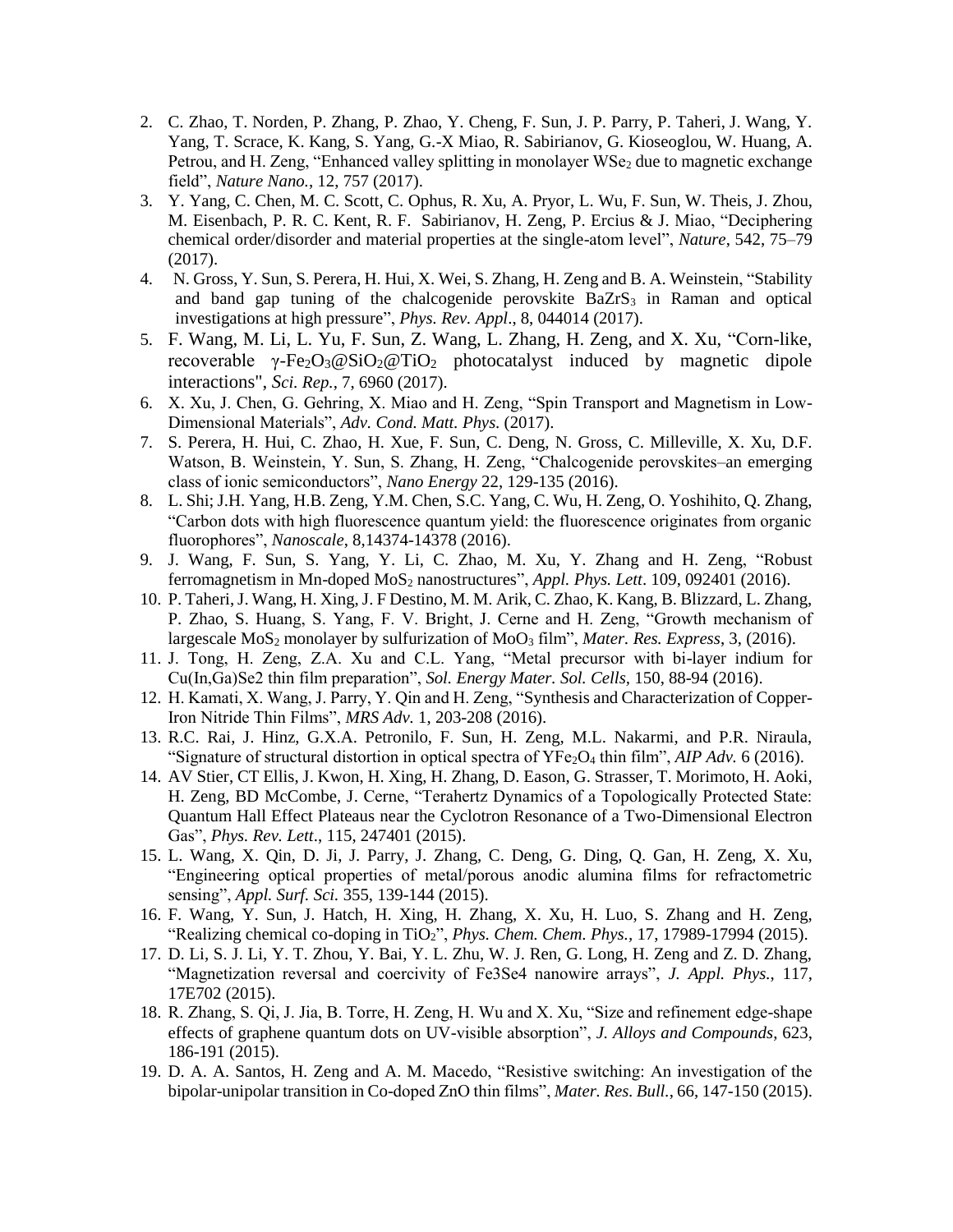- 20. J. Wang, S. Yang, J. Gong, M. Xu, M. Adil, Y. Wang, Y. Zhang, P. Song and H. Zeng, "Simulating magnetic nanotubes using a chain of ellipsoid-rings model with a magnetization reversal process by fanning rotation", *Phys. Chem. Chem. Phys.*, 17, 10250-10256 (2015).
- 21. X. Qin, J. Zhang, X. Meng, C. Deng, L. Zhang, G. Ding, H. Zeng and X. Xu, "Preparation and analysis of anodic aluminum oxide films with continuously tunable interpore distances", *Appl. Surf. Sci.*, 328, 459-465 (2015).
- 22. C. Deng, X. Qiao, J. Fan, H. Zeng, X. Xu, "FePt nano-stripes fabricated on anodic aluminum oxide templates", *Chinese Phys. B*, 24, 077504 (2015).
- 23. C. Yuan, G. Chen, L. Li, J. A. Damasco, Z. Ning, H. Xing, T. Zhang, L. Sun, H. Zeng, A. N. Cartwright, P. N. Prasad, and H. Agren, "Simultaneous Multiple Wavelength Upconversion in a Core-Shell Nanoparticle for Enhanced Near Infrared Light Harvesting in a Dye-Sensitized Solar Cell", *ACS Appl. Mater. & Inter.*, 6, 18018-18025 (2014).
- 24. M. Agiorgousis, Y.Y. Sun, H. Zeng and S.B. Zhang, "Strong Covalency-Induced Recombination Centers in Perovskite Solar Cell Material CH3NH3PbI3", *J. Am. Chem. Soc.* 136, 14570-14575 (2014).
- 25. J.B. Hatch, L.W. Brooks, T. Wu, G. Long, H. Zeng, G. Sambandamurthy, S. Banerjee and H. Luo, "Intermediate metallic phase in VO2 observed with scanning tunneling spectroscopy", *Phys. Chem. Chem. Phys.*, 16, 14183-14188 (2014).
- 26. H. Zhang, H. Huang, H. Xing, A. Pralle, and H. Zeng, "Monodisperse Magnetofluorescent Nanoplatforms for Local Heating and Temperature Sensing", *Nanoscale* 6, 13463-13469 (2014).
- 27. X.F. Qin, J.Q. Zhang, X.J Meng, L.F Wang, C.H. Deng, G.Q. Ding, H. Zeng and X.H. Xu, "Effect of ethanol on the fabrication of porous anodic alumina in sulfuric acid", *Surf. & Coat. Tech.* 254, 398-401 (2014)*.*
- 28. S. He, H. Zhang, K. Li, C. Yang, F. Xue, J. Chen, H. Cui and H. Zeng, "Room Temperature Ferromagnetic (Fe1-xCox)3BO<sup>5</sup> Nanorods", *Nano Lett.*, 14, 3914-3918 (2014)*.*
- 29. C. H. Deng, F. Wang, P. Taherirostami, R. Q. Zhang, Y. H. Bai, H. Zeng and X. H. Xu, "The morphology and magnetic properties of FePt antidot arrays on porous anodic alumina templates", *IEEE Trans. Magn.*, 50, 2301604 (2014).
- 30. J. Zhang, X. Qin, B. Torre, H. Zeng and X. Xu, "The Dependence of Magnetic Properties on Diameters of One-Dimensional Nickel Nanostructures", *IEEE Trans. Magn.*, 50, 2301504  $(2014).$
- 31. Z.Y. Quan, L. Zhang, W. Liu, H. Zeng, and X.H. Xu, "Resistivity dependence of magnetoresistance in Co/ZnO films", *Nano. Res. Lett.* 9, (2014).
- 32. J. Tong, J. Parry, Q. Tao, G-H Cao, and H. Zeng, "Magnetic properties of EuCuAs Single Crystal", *Journal of Alloys and Compounds*, 602, 26-31 (2014).
- 33. J. Tong, H.-L. Luo, Z.-A Xu, H. Zeng, X.-D. Xiao, C.-L. Yang "The effect of thermal annealing of Mo film on the CuInSe<sup>2</sup> layer texture and device performance", *Sol. Energy Mater. Sol. Cells*, 119, 190-195 (2013).
- 34. C. Xu*,* H. Zhang*,* J. Parry*,* S. Perera*,* G. Long and H. Zeng, "A Single Source Three-Stage Evaporation Approach to CIGS Absorber Layer for Thin Film Solar Cells", *Sol. Energy Mater. Sol. Cells*, 117, 357-362 (2013).
- 35. F. Wang, J. Zhang, J. Zhang, C. Wang, Z. Wang, H. Zeng, M. Zhang, X. Xu, "Graded/soft/graded exchange-coupled thin films fabricated by  $[FePt/C]_5/Fe/[C/FePt]_5$ multilayer deposition and post-annealing", *Appl. Surf. Science* 271, 390– 393 (2013).
- 36. H. Xing, H. Guo, C. Feng, Z. Xu and H. Zeng "On the origin of the two thermally driven relaxations in diluted spin ice Dy1.6Y0.4Ti2O7", *J. Phys: Condens. Matter.* 25, 046005 (2013).
- 37. M. Alyari, K. Spoth, H. Huang, H. Zhang, H. Zeng, and A. Pralle, "Optimizing of Local Nano-Particle Heating for Thermo-Magnetic Stimulation of Cells", *Biophys. J.* 104, 678A-679A (2013).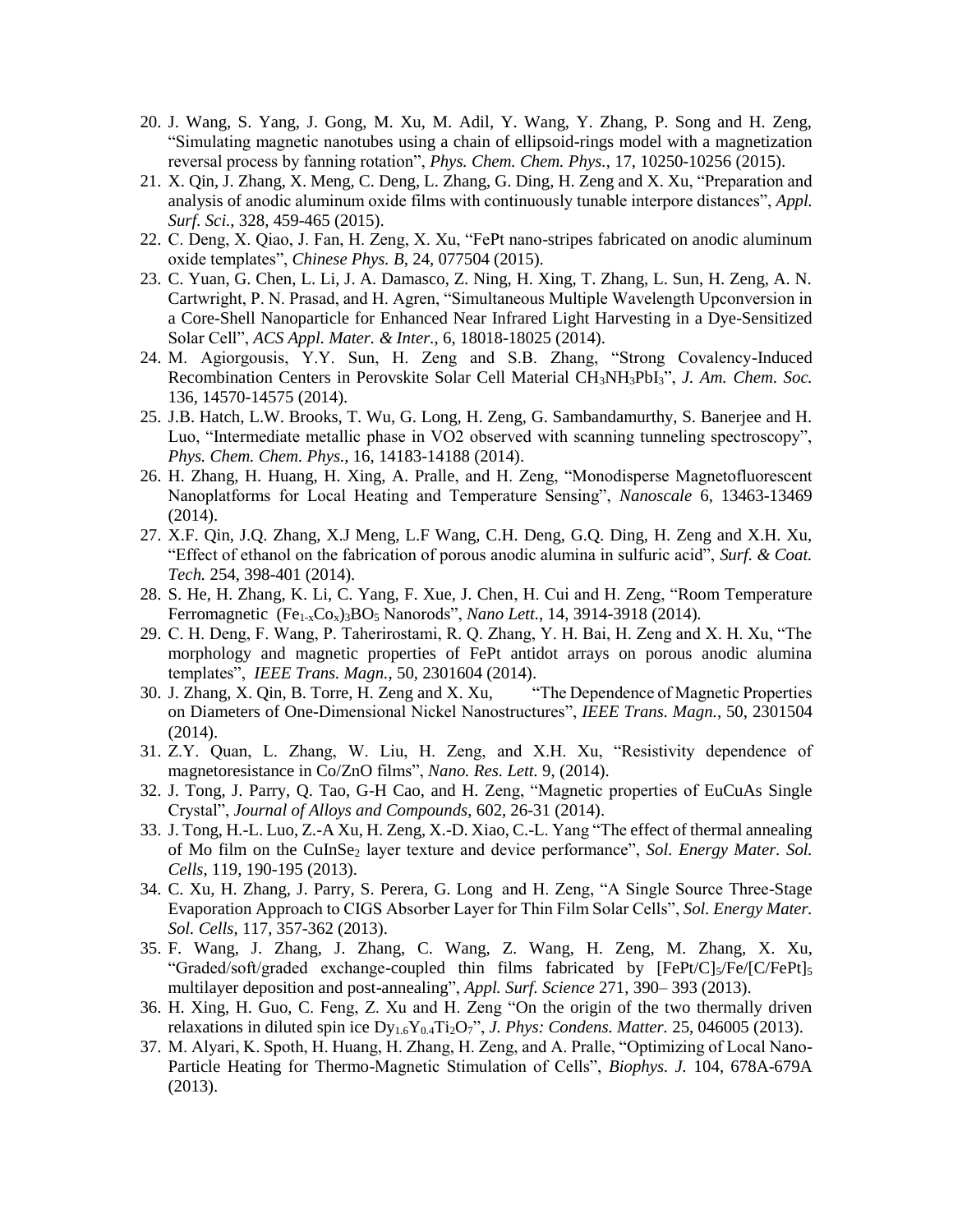- 38. G. Long, B. Barman, S. Delikanli, Y. T. Tsai, P. Zhang, A. Petrou, and H. Zeng, "Carrierdopant exchange interactions in Mn-doped PbS colloidal quantum dots", *Appl. Phys. Lett.*, 062410, 101 (2012).
- 39. G. Long, H. Zhang, D. Li, R. Sabirianov and H. Zeng, "Magnetic anisotropy and coercivity of Fe3Se<sup>4</sup> nanostructures", *Appl. Phys. Lett.*, 99, 202103 (2011).
- 40. [G. Long, M. DeMarco, M. Chudyk, J. Steiner, D. Coffey, H. Zeng, Y. K. Li, G. H. Cao and Z.](http://dx.doi.org/10.1103/PhysRevB.84.064423)  A. Xu, "Coexistence of magnetic fluctuations and superconductivity in  $SmFe_{0.95}Co_{0.05}AsO$  seen in <sup>57</sup>[Fe Mossbauer spectroscropy",](http://dx.doi.org/10.1103/PhysRevB.84.064423) *Phys. Rev. B*, 84, 064423 (2011).
- 41. H. Zhang, G. Long, D. Li, R. Sabirianov and H. Zeng, "Fe<sub>3</sub>Se<sub>4</sub> Nanostructures with Giant [Coercivity Synthesized by Solution Chemistry"](http://dx.doi.org/10.1021/cm201610k) *Chem. Mater.* 23, 3769 (2011).
- 42. H. Xing, G. Long, H. Guo, Y. Zou, C. Feng, G. Cao, H. Zeng and Z. Xu, "Anisotropic paramagnetism of monoclinic Nd2Ti2O7 single crystals", *J. Phys: Condens. Matter* (2011).
- 43. H. Huang, S. Delikanli, H. Zeng and A. Pralle, "Remote control of ion-channels and neurons through magnetic field heating of nanoparticles", *Nature Nano.*, 5, 602 (2010).
- 44. P. Dev, H. Zeng, and P. H. Zhang, "Defect-induced magnetism in nitride and oxide nanowires: Surface effects and quantum confinement", *Phys. Rev. B*, 82, 165319 (2010).
- 45. H. Xing, M. He, C. Feng, H. Guo, H. Zeng and Z. Xu, "Emergent order in the spin-frustrated system Dy<sub>x</sub>Tb<sub>2−*x*Ti<sub>2</sub>O<sub>7</sub> studied by ac susceptibility measurements", *Phys. Rev. B*, 81, 134426</sub> (2010).
- 46. Y. Zhang, Hui Xing, Narayan Poudyal, Vikas Nandwana, Chuan-bing Rong, Shi-shen Yan, Hao Zeng, and J. P. Liu, "Inversed tunneling magnetoresistance in hybrid FePt/Fe3O4 core/shell nanoparticles systems", *J. Appl. Phys.* 108, 103905 (2010).
- 47. H. Xing, W. Kong, S. Delikanli, S. Sun, Z. Xu, H. Zeng, "Giant Positive Magnetoresistance in Co/CoO Nanoparticle Arrays", *J. Appl. Phys.* 105, 063920 (2009).
- 48. C. Wang, C. Xu, H. Zeng, S.H. Sun, "Recent Progress in Syntheses and Applications of Dumbbell-like Nanoparticles," *Adv. Mater.*, 21, 3045-3052 (2009), invited progress report.
- 49. S. He, H. Zhang, S. Delikanli, Y. Qin, M.T. Swihart, and H. Zeng, "Bifunctional Magneto-Optical FePt−CdS Hybrid Nanoparticles", *J. Phys. Chem. C*, 113, 87-90 (2009).
- 50. H. Zhang, S. Delikanli, Y. Qin, S. He, M. Swihart, and H. Zeng "Monodisperse CdS Nanorods Catalyzed by Au Nanoparticles", *Nano Res.,* 1, 314-320 (2008).
- 51. E. Fraser, C.H. Kim, S. Hegde, H. Zeng, H, Luo, P.K. Wei, "Magnetization Reversal in Epitaxial MnAs thin films", *J. Appl. Phys*., 104, 033921(1-3) (2008).
- 52. W.C. Law, K.T. Yong, I. Roy, G Xu, H. Ding, E.J. Bergey, H. Zeng and P.N. Prasad, "Optically and magnetically doped organically modified silica nanoparticles as efficient magnetically guided biomarkers for two-photon imaging of live cancer cells", *J. Phys. Chem. C*, 112, 7972-7977 (2008).
- 53. S. Delikanli, S. He, Y. Qin, P. Zhang, A. Petrou, H. Zeng, H. Zhang and M. T. Swihart, "Room Temperature Ferromagnetism in Mn-doped CdS Nanorods", *Appl. Phys. Lett*. 93, 132501(1-3) (2008).
- 54. C. Westman, S. Jang, C. Kim, S. He, G. Harmon, N. Miller, B. Graves, N. Poudyal, R. Sabirianov, H. Zeng, M. DeMarco, and J. P. Liu, "Surface finite size effect in nanoparticles," *J. Phys. D: Appl. Phys*., 41, 225003-225007 (2008).
- 55. H. Zeng and S. Sun, "Syntheses, Properties, and Potential Applications of Multicomponent Magnetic Nanoparticles," Feature Article in *Adv. Func. Mater.*, 18, 391-400, (2008). Highlighted in *Materials Views*, April, A5, 2008 (Wiley InterScience).
- 56. S. Jang, W. Kong and H. Zeng, "Magnetotransport in Fe<sub>3</sub>O<sub>4</sub> nanoparticle arrays dominated by surface spin disorder," *Phys. Rev. B*, 76, 212403-1-4, (2007).
- 57. C. Kim, T. Loedding, S. Jang, H. Zeng, Z. Li, Y. Sui, and D. J. Sellmyer "FePt nanodot arrays with perpendicular easy axis, large coercivity, and extremely high density," *Appl. Phys. Lett.* 91, 172508-1-3, (2007).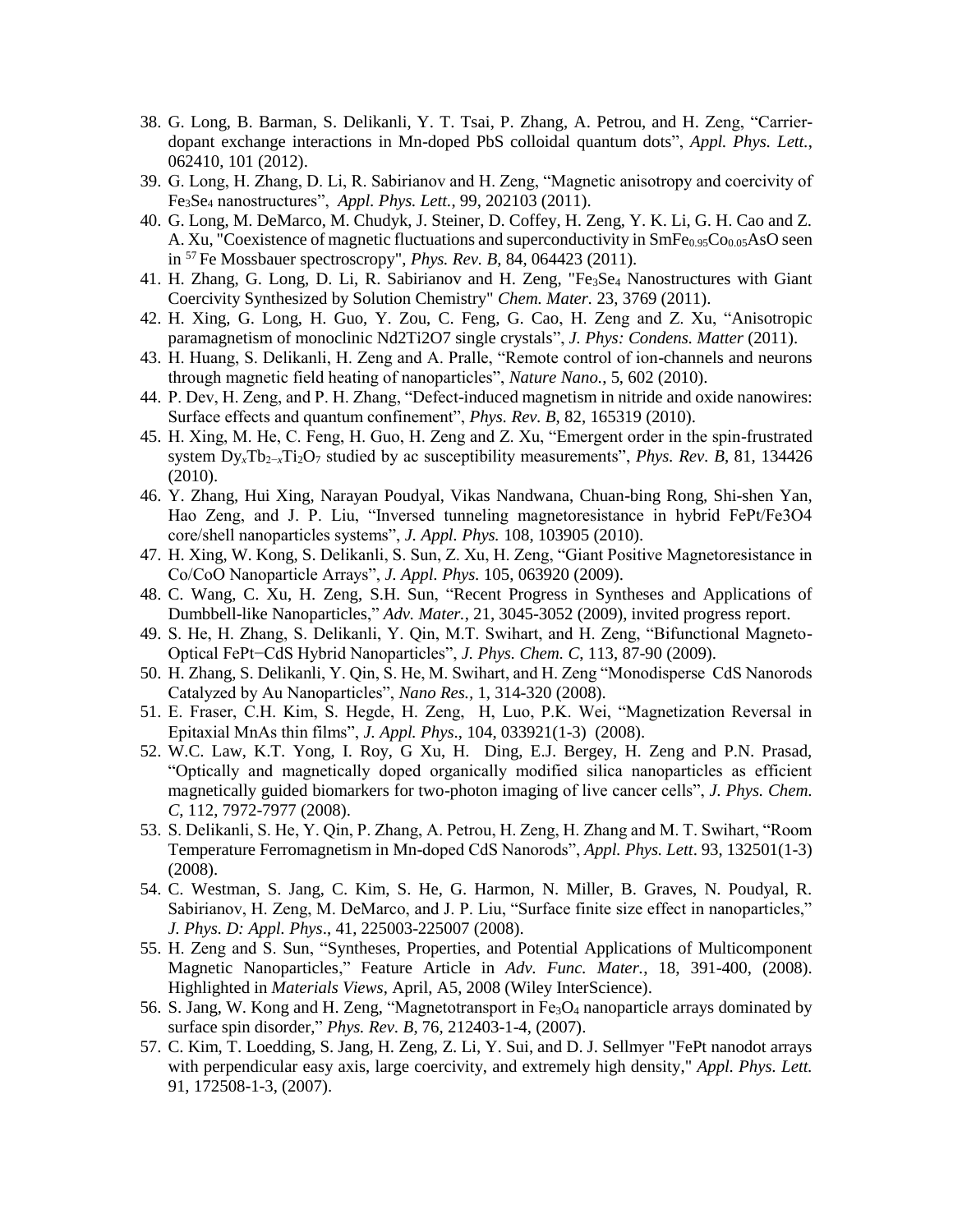- 58. K. Yong, Y. Sahoo, H. Zeng, M. T. Swihart, J. R. Minter and P. N. Prasad, "Formation of ZnTe Nanowires by Oriented Attachment," *Chem. Mater*. (Communication), 19, 4108-4110, (2007).
- 59. C.-B. Rong , D. Li , V. Nandwana , N. Poudyal , Y. Ding , Z. L. Wang , H. Zeng , J. P. Liu "Size-Dependent Chemical and Magnetic Ordering in L10-FePt Nanoparticles," *Adv. Mater.* 18, 2984-2988, (2006).
- 60. W.L. Shi, Y. Sahoo, Hao Zeng, Yong Ding, Mark T. Swihart and P. N. Prasad, "Anisotropic growth of PbSe nanocrystals on Au-Fe3O4 hybrid nanoparticles," *Adv. Mater.* 14, 1889-1894, (2006), *Inside Front Cover article*.
- 61. W.L. Shi, H. Zeng, Y. Sahoo, T. Y. Ohulchanskyy, Y. Ding, Z. L. Wang, M. Swihart, and P. N. Prasad, "A General Approach to Binary and Ternary Hybrid Nanocrystals," *Nano Lett.*, 6, 875-881, (2006). Highlighted by *Science*, *Editors choice*; ranked the 3rd most cited articles published in 2006 by Nano Lett.
- 62. H. Zeng, C.T. Black, R.L. Sandstrom, P.M. Rice, C.B Murray and S. Sun, "Magnetotransport of magnetite nanoparticle arrays," *Phys. Rev. B*. 73, 020402-1-4(R) (2006).
- 63. S. G. Grancharov, H. Zeng, S. Sun, S. X. Wang, S. O'Brien, C. B. Murray, J. R. Kirtley, and G. A. Held, "Bio-functionalization of monodisperse magnetic nanoparticles and their use as biomolecular labels in a magnetic tunnel junction based sensor," *J Phys. Chem. B* 109, 13030- 13035, (2005).
- 64. D. B. Robinson, H. H. J. Persson, H. Zeng, G. Li, N. Pourmand, S. Sun, and S. X. Wang, "DNA-functionalized MFe<sub>2</sub>O<sub>4</sub> (M = Fe, Co, or Mn) nanoparticles and their hybridization to DNA-functionalized surfaces," *Langmuir* 21, 3096-3103, (2005).
- 65. Z. Q. Jin, N. N. Thadhani, M. McGill, Y. Ding, Z. L. Wang, M. Chen, H. Zeng, V. M. Chakka and J. P. Liu, "Explosive shock processing of  $Pr_2Fe_{14}B/alpha$ -Fe exchange-coupled nanocomposite bulk magnets", *J. Mater. Res*., 20, 599-609 (2005).
- 66. H. Zeng, S. H. Sun, J. Li, Z. L. Wang and J. P. Liu, "Tailoring magnetic properties of core/shell nanoparticles," *Appl. Phys. Lett*. 85, 792-794 (2004).
- 67. H. Zeng, P. M. Rice, S. X. Wang, and S. Sun, "Shape-controlled synthesis and shape-induced texture of MnFe2O4 nanoparticles," *J Am. Chem. Soc*. 126, 11458-11459 (2004).
- 68. H. Zeng, J. Li, Z. L. Wang, J. P. Liu, and S. Sun,"Bimagnetic core/shell FePt/Fe3O<sup>4</sup> nanoparticles," *Nano Lett.* 4, 187-190 (2004).
- 69. S. Sun, H. Zeng, D. B. Robinson, S. Raoux, P. M. Rice, S. X. Wang, and G. Li "Monodisperse MFe2O4 (M = Fe, Co, Mn) nanoparticles," *J Am. Chem. Soc*. 126, 273-279 (2004).
- 70. F. X. Redl, C. T. Black, G. C. Papaefthymiou, R. L. Sandstrom, M. Yin, H. Zeng, C. B. Murray, and S. P. O'Brien, "Magnetic, electronic, and structural characterization of nonstoichiometric iron oxides at the nanoscale," *J Am. Chem. Soc*. 126, 14583-14599 (2004).
- 71. J. Li, H. Zeng, S. Sun, J. P. Liu, and Z. L. Wang, "Analyzing the structure of CoFe-Fe3O4 core-shell nanoparticles by electron imaging and diffraction," *J Phys. Chem. B* 108, 14005- 14008 (2004).
- 72. L. Krusin-Elbaum, D. M. Newns, H. Zeng, V. Derycke, J. Z. Sun and R. Sandstrom, "Roomtemperature ferromagnetic nanotubes controlled by electron or hole doping," *Nature* 431, 672- 676 (2004).
- 73. Z. Q. Jin, N. N. Thadhani, M. McGill, J. Li, Y. Ding, Z. L. Wang, H. Zeng, M. Chen,S. F. Cheng, J. P. Liu, "Grain size dependence of magnetic properties in shock synthesized bulk Pr2Fe14B/alpha-Fe nanocomposites," *J Appl. Phys*. 96, 3452-3457 (2004).
- 74. Z. Q. Jin, K. H. Chen, J. Li, H. Zeng, S. F. Cheng, J. P. Liu, Z. L. Wang and N. N. Thadhani, "Shock compression response of magnetic nanocomposite powders," *Acta. Mater.* 52, 2147- 2154 (2004).
- 75. G. A. Held, H. Zeng, and S. H. Sun, "Magnetics of ultrathin FePt nanoparticle films," *J Appl. Phys.* 95, 1481-1484 (2004).
- 76. S. Demirtas, A. R. Koymen, and H. Zeng, "Oscillatory temperature dependence of exchange bias for Fe/Gd ferrimagnets," *J Phys.-Condens. Mat.* 16, L213-L220 (2004).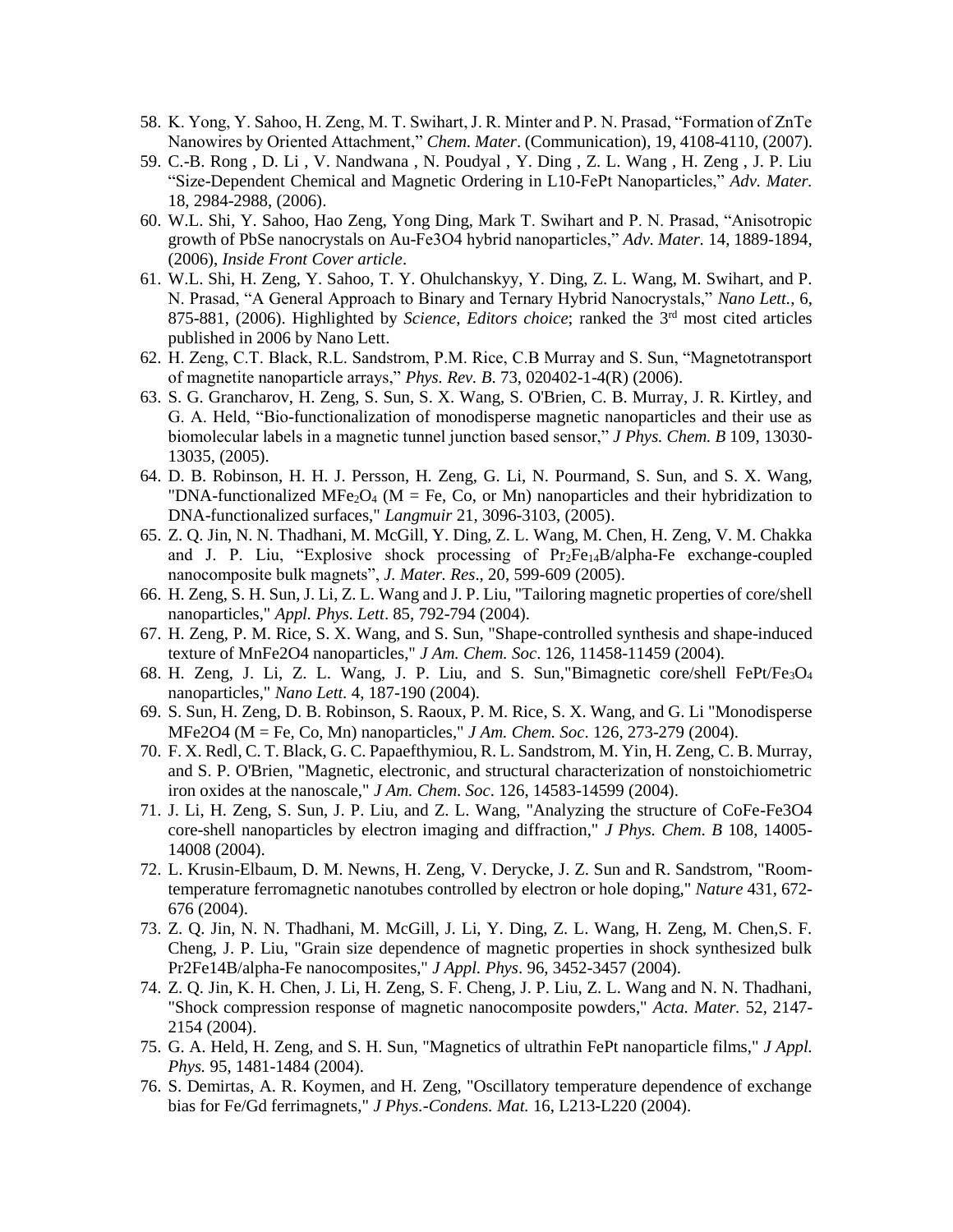- 77. K. H. Chen, Z. Q. Jin, J. Li, G. Kennedy, Z. L. Wang, and N. N. Thadhani, H. Zeng, S.-F. Cheng and J. P. Liu, "Bulk nanocomposite magnets produced by dynamic shock compaction," *J Appl. Phys*. 96, 1276-1278 (2004).
- 78. H. Zeng, S. Sun, R. L. Sandstrom and C. B. Murray, "Chemical ordering of FePt nanoparticle self-assemblies by rapid thermal annealing," *J Magn. Magn. Mater*. 266, 227-232 (2003).
- 79. T. S. Vedantam, J. P. Liu, H. Zeng and S. Sun, "Thermal stability of self-assembled FePt nanoparticles," *J Appl. Phys*. 93, 7184-7186 (2003).
- 80. J. Li, Z. L. Wang, H. Zeng , S. Sun and J. P. Liu"Interface structures in FePt/Fe3Pt hard-soft exchange-coupled magnetic nanocomposites," *Appl. Phys. Lett*. 82, 3743-3745 (2003).
- 81. K. E. Elkins, T. S. Vedantam, J. P. Liu, H. Zeng, S. Sun, Y. Ding, and Z. L. Wang, "Ultrafine FePt nanoparticles prepared by the chemical reduction method," *Nano Lett.* 3, 1647-1649 (2003).
- 82. H. Zeng, M. L. Yan, N. Powers, and D. J. Sellmyer, "Orientation-controlled nonepitaxial L1(0) CoPt and FePt films," *Appl. Phys. Lett*. 80, 2350-2352 (2002).
- 83. H. Zeng, S. Sun, T. S. Vedantam, J. P. Liu, Z.-R. Dai and Z.-L. Wang,"Exchange-coupled FePt nanoparticle assembly," *Appl. Phys. Lett*. 80, 2583-2585 (2002).
- 84. H. Zeng, R. Skomski, L. Menon, Y. Liu, S. Bandyopadhyay, and D. J. Sellmyer, "Structure and magnetic properties of ferromagnetic nanowires in self-assembled arrays," *Phys. Rev. B* 65, 134426-1-8 (2002).
- 85. H. Zeng, Z. S. Shan, Y. Liu, M. Azarisooreh, K. Honardoost and D. J. Sellmyer, "Studies of the magnetic and reversal properties for thin CoCrTa films," *J Magn. Magn. Mater.* 251, 283- 291 (2002).
- 86. H. Zeng, R. Sabirianov, O. Mryasov, M. L. Yan, K. Cho, and D. J. Sellmyer, "Curie temperature of FePt: B2O3 nanocomposite films," *Phys. Rev. B* 66, 184425-1-6, (2002).
- 87. H. Zeng, S Michalski, R D Kirby, D J Sellmyer, L Menon and S Bandyopadhyay, "Effects of surface morphology on magnetic properties of Ni nanowire arrays in self-ordered porous alumina," *J Phys.-Condens. Mat.* 14, 715-721 (2002).
- 88. H. Zeng, Jing Li, Wang, Z.L. Liu, J.P and S. Sun, "Interparticle interactions in annealed FePt nanoparticle assemblies," *IEEE Trans. Magn.* 38, 2598-2600 (2002).
- 89. H. Zeng, J. Li, J. P. Liu, Z. L. Wang and S. Sun, "Exchange-coupled nanocomposite magnets by nanoparticle self-assembly," *Nature* 420, 395-398 (2002).
- 90. M. L. Yan, H. Zeng, N. Powers, and D. J. Sellmyer, "L1(0),(001)-oriented FePt: B2O3 composite films for perpendicular recording," *J Appl. Phys.* 91, 8471-8473 (2002).
- 91. S. H. Sun and H. Zeng, "Size-controlled synthesis of magnetite nanoparticles," *J Am. Chem. Soc.* 124, 8204-8205 (2002).
- 92. R. Skomski, H. Zeng, and D. J. Sellmyer, "Incoherent magnetization reversal in nanowires," *J Magn. Magn. Mater.* 249, 175-180 (2002).
- 93. Z.S. Shan, J.P. Liu, V.M. Chakka, H. Zeng, J.S. Jiang, "Energy barrier and magnetic properties of exchange-coupled hard-soft bilayer*," IEEE Trans. Magn.* 38, 2907-2909 (2002).
- 94. H. Zeng, M. L. Yan, Y. Liu and D. J. Sellmyer, "CoPtCr: C nanocomposite films for high density recording," *J Appl. Phys.* 89, 810-812 (2001).
- 95. R. Skomski, H. Zeng, D.J. Sellmyer, "Grain-boundary micromagnetism," *IEEE Trans. Magn.* 37, 2549-2551 (2001).
- 96. L. Menon, S. Bandyopadhyay, Y. Liu, H. Zeng and D.J. Sellmyer,"Magnetic and structural properties of electrochemically self-assembled Fe1-xCox nanowires," *J Nanosci. Nanotechnol.* 1, 149-152 (2001).
- 97. M. Zheng, L. Menon, H. Zeng, Y. Liu, S. Bandyopadhyay, R. D. Kirby, and D. J. Sellmyer, "Magnetic properties of Ni nanowires in self-assembled arrays," *Phys. Rev. B* 62, 12282-12286 (2000).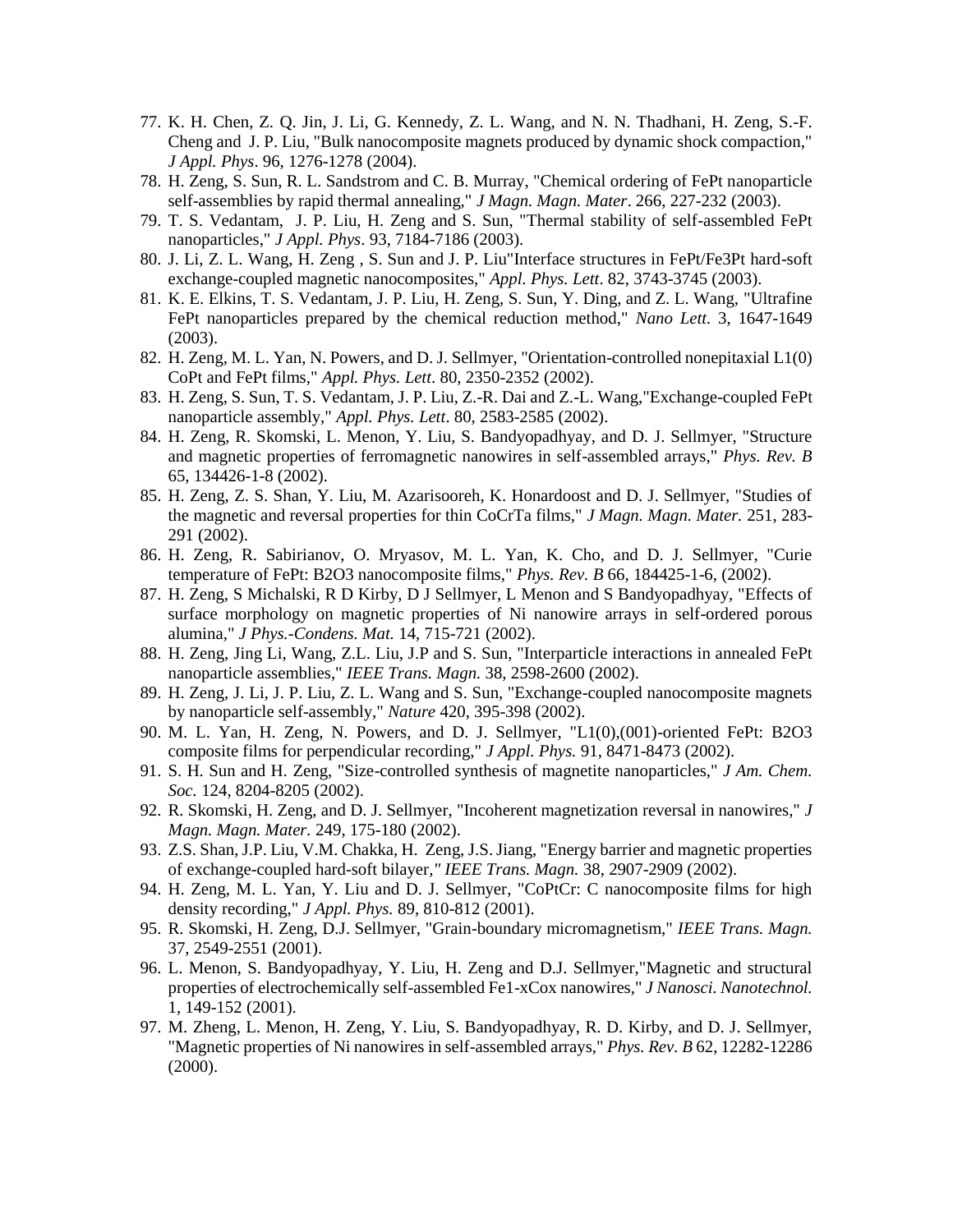- 98. H. Zeng, M. Zheng, R. Skomski, D. J. Sellmyer,Y. Liu, L. Menon and S. Bandyopadhyay, "Magnetic properties of self-assembled Co nanowires of varying length and diameter," *J Appl. Phys.* 87, 4718-4720 (2000).
- 99. R. Skomski, H. Zeng, M. Zheng and D. J. Sellmyer,"Magnetic localization in transition-metal nanowires," *Phys. Rev. B* 62, 3900-3904 (2000).
- 100. L. Menon, M. Zheng, H. Zeng, S. Bandyopadhyay and D. J. Sellmyer, "Size dependence of the magnetic properties of electrochemically self-assembled Fe quantum dots," *J Electron. Mater.* 29, 510-514 (2000).
- 101. M.F. Doerner, T. Kai, T. Arnoldussen, H. Zeng, M.F. Toney, D.K. Weller, "Microstructure and thermal stability of advanced longitudinal media," *IEEE Trans. Magn.* 36, 43-47 (2000).
- 102. Z. S. Shan, H. Zeng, C. X. Zhu, M. Azarisooreh, K. Honardoost, Y. Liu and D. J. Sellmyer, "Effects of layer thickness on orientation distribution and magnetic properties of CoCrTa/Cr films," *J Appl. Phys.* 85, 4310-4312 (1999).
- 103. S. Bandyopadhyay, L. Menon, N. Kouklin, H. Zeng and D. J. Sellmyer, "Electrochemically self-assembled quantum dot arrays," *J Electron. Mater.* 28, 515-519 (1999).
- 104. G. Gu, W. Ding, G. Cheng, W. Zang, H. Zeng, and Y. Du, "Very Intensive Red-light Emission From C60 Trapped in 13X Molecular-Sieve," *Appl. Phys. Lett.* 67, 326-328 (1995).
- 105. G. Gu, W. Ding, G. Cheng, W. Zang, H. Zeng, Y.W. Du, "Enhanced Photoluminescence from C60 Trapped in NAY Molecular-sieve," *Modern Phys. Lett.* B 9, 1327-1332 (1995).
- 106. G. Gu, W. Zang, H. Zeng, Y.W. Du et al.,"Photoacoustic Spectroscopy Measurement of C60 Thin Film," *Chinese Phys. Lett.* 11, 102-104 (1994).
- 107. G. Gu, W. Zhang, H. Zeng, Y. Du, Y. Han, W. Zhang, F. Dong and Y. Xia, "Large Nonlinear Absorption in C60 Thin Films," *J. Phys. B: At. Mol. Opt. Phys.* 26, L451-L455 (1993).

### **BOOKS and BOOK CHAPTERS**

- 1. Nanoparticle Magnetism H. Zeng, in *Recent Progress in Chemical Nanotechnology- From Quantum Dots to Nanowires,* ed. Deeder Aurongzeb, to be published by research signpost.
- 2. NEW MAGNETIC RECORDING MATERIALS Y. Liu, M. Yan, S. Sun and *H. Zeng* in *Handbook of Advanced Magnetic Materials* ed. Y. Liu, D.J. Sellmyer and D. Shindo, Springer Verlag (2006).
- 3. MAGNETIC NANOCRYSTALS AND ARRAYS Y. Liu, M. Zheng, H. Zeng, and D.J. Sellmyer, in *Nanophase and Nanostructured Materials*, eds. Z.L. Wang, Y. Liu, and Z. Zhang, Kluwer Academic/Plenum Publishers and Tsinghua University Press, Vol. 3, p. 215 (2003).
- 4. NANOSCALE MATERIALS FOR EXTREMELY HIGH- DENSITY RECORDING D.J. Sellmyer, C.P. Luo, Hao Zeng, in *Magnetic Storage Systems Beyond 2000*, Ed. G.C. Hadjipanayis (Kluwer Academic Publishers, Dordrecht, 2001), p. 163-170.

### PATENTS

1. "Process of making magnetic nanocomposites via nanoparticle self-assembly," with Shouheng Sun, US Patent 6972046.

2. "A Single Source Three-Stage Evaporation Approach to CIGS Absorber Layer," patent invention disclosure to STOR.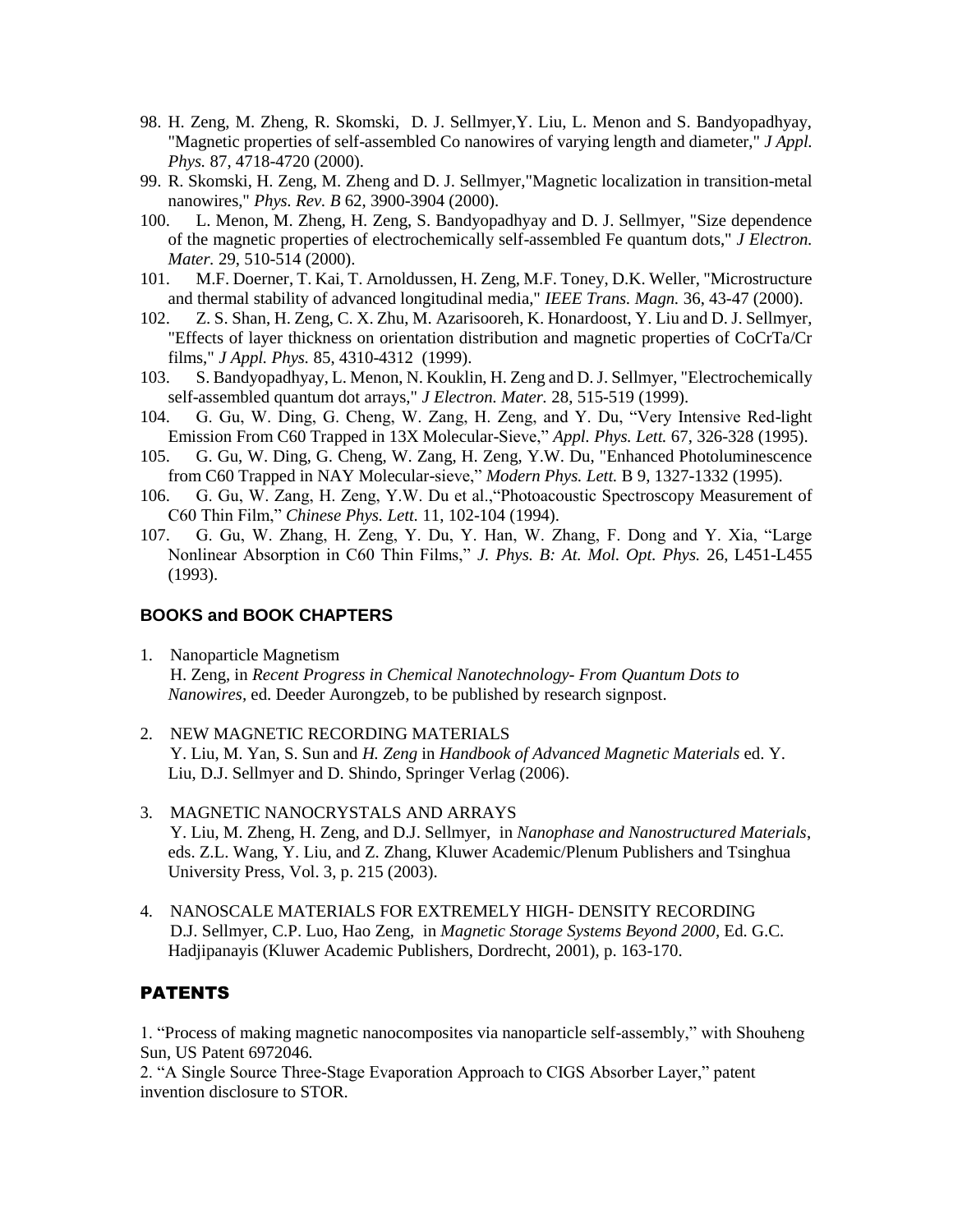### INVITED CONFERENCE TALKS

- 1. "Chalcogenide Perovskites –an Emerging Class of Semiconductors for Photovoltaics", the Material Research Society Spring Meeting, Phoenix, AZ, Apr. 2018.
- 2. "Tunable valley splitting in WSe2 and WS2 by exchange field", 62nd Annual Conference on Magnetism and Magnetic Materials, Pittsburgh, PA, Nov 2017.
- 3. "Tuning valley splitting in TMDCs by exchange field", the first International Semiconductor Conference for Global Challenges, Nanjing, China, July 2017.
- 4. "Exchange enhanced valley splitting in monolayer TMDCs", 9th International Conference on Materials for Advanced Technologies, Singapore, June 2017.
- 5. "Exchange enhanced valley splitting in WSe2", The 2nd International Workshop on Spintronics Memory and Logic, Qingdao, China, June 2017.
- 6. "Chalcogenide Perovskites –an Emerging Class of Semiconductors", Nature Conference on Flexible electronics and International Symposium on Optoelectronics, Materials, and Energy, Nanjing, June 2016.
- 7. "Magneto-fluorescent Nanoplatforms for RF heating and local temperature Sensing," International forum on Advanced Functional Materials and Polymer Materials, plenary talk, Qingdao, China, May 2015.
- 8. "Nanoparticle Platforms for RF Field heating and local temperature Sensing," Zing Nanocrystals Conference, Punta Cana, Dominican Republic, July 2014.
- 9. "Field dependent Magnetic Polaron Energy in Colloidal CdMnSe Quantum Dots," Collaborative Conference on Materials Research-2014, Seoul, Korea, June 2014.
- 10. "Probing Carrier-Dopant Exchange Interactions in Colloidal Quantum Dots with Magnetooptics," International Workshop on Spintronics and Acoustics, Jinan, China, April 2014.
- 11. "Functional Nanostructures From Superparamagnetic to Diluted Magnetic to Nonmagnetic", Symposium on nanostructured magnetic materials, Ningbo Institute of Materials Technology and Engineering, CAS, China, July 2013.
- 12. "Tuning Carrier-Dopant Exchange Interactions in Colloidal Quantum Dots and Heterostructures," Workshop on Computational Physics in Magnetic Semiconductor Nanostructures, Hsinchu, Taiwan, Mar 2013.
- 13. "Biological Applications of Magnetic Nanoparticles," CMOS Emerging Technologies Conference, Vancouver, July 2012.
- 14. "Materials for Photovoltaics," 2012 ICQD Summer School on Frontiers of Quantum Materials, University of Science and Technology of China, Hefei, China, July 2012.
- 15. "Titania Nano-arrays for Dye Sensitized Solar Cells and Radial Heterojunction Solar Cells," Materials Research Society Spring Meeting, San Francisco, CA, Apr. 2012.
- 16. "Spin Dynamics in Frustrated Magnets," Summer School of Advanced Functional Materials 2011, International Centre for Materials Physics, Chinese Academy of Sciences, Shenyang, China, July 2011.
- 17. "Remote control of ion channels and neurons through local magnetic-field heating of a nanoparticle array," IEEE International Magnetic Conference, Taipei 2011.
- 18. "Carrier Dopant Interactions in DMS Quantum Dots," Summer School of Advanced Functional Materials 2010, International Centre for Materials Physics, Chinese Academy of Sciences, Shenyang, China, July 2010.
- 19. "Carrier Spin Polarization Probed by Circularly Polarized Magneto-Photoluminescence", International Workshop on Nanomagnetism and Spintronics, Linfen, Shanxi, July 2010.
- 20. "Manipulating Spin and Magnetism in Nanostructures", 2nd Workshop for US-China Earlier Career Chemical Scientists, Beijing, China, Oct. 2009.
- 21. "Magnetic Nanoparticles-Size, Surface Effects and Ultrafast Demagnetization", 2<sup>nd</sup> Workshop of International Center for Quantum Design, University of Science and Technology of China, Hefei, China, July 2009.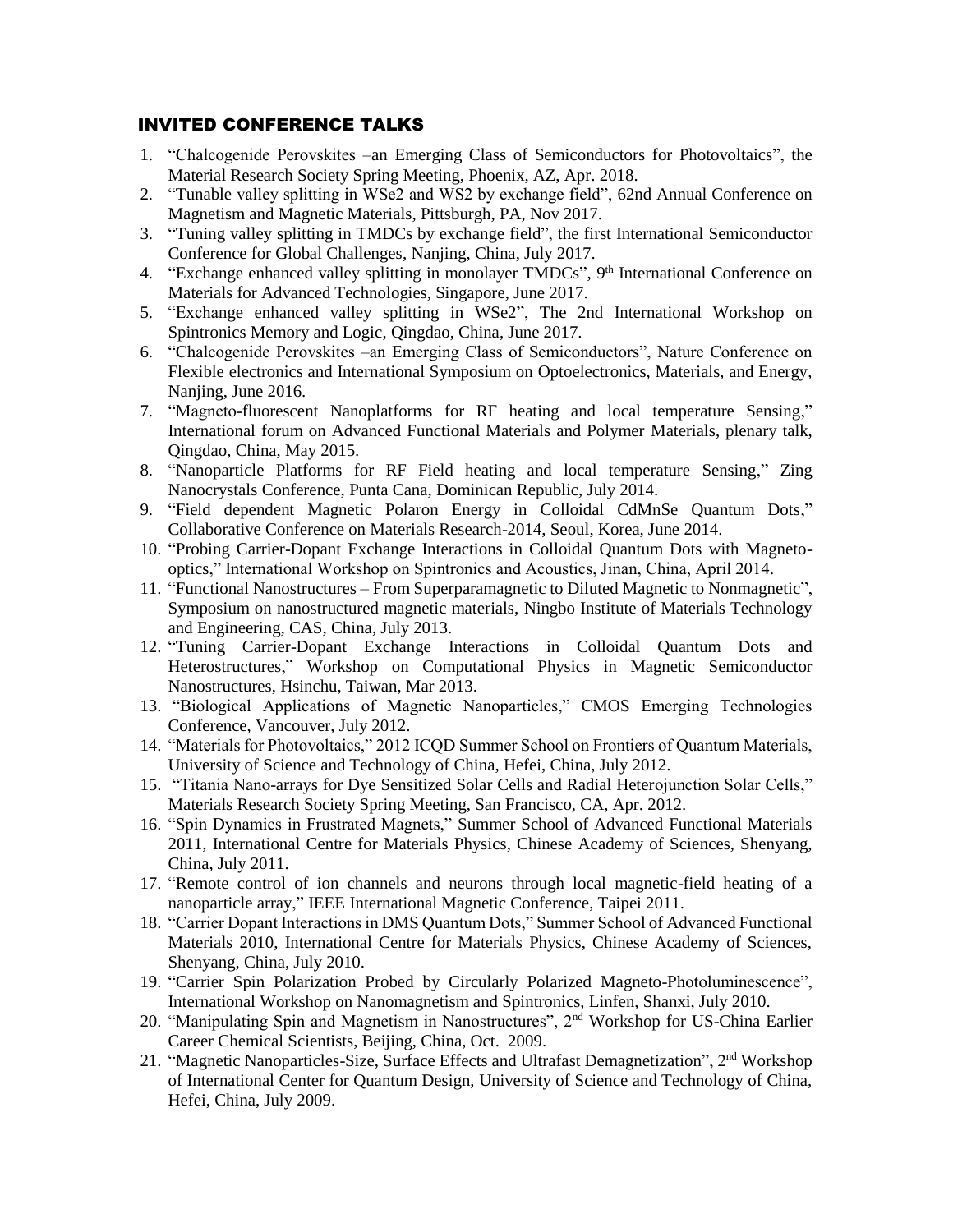- 22. "Introduction to Magnetism, magnetic Materials and Applications" Quantum Design of Materials Summer School, University of Science and Technology China, July 2009.
- 23. "Synthesis, Characterization and AC Field Heating of Hybrid Nanostructures", The Seventeenth Annual International Conference on COMPOSITES/NANO ENGINEERING, Hawaii, July 2009.
- 24. "Ultrafast Optical Diagnostics of Surface/Interface Magnetization and Magnetization Reorientation in Fe Film and Nanoparticle Arrays" The Seventeenth Annual International Conference on COMPOSITES/NANO ENGINEERING, Hawaii, July 2009.
- 25. "Ferromagnetism in Non-conventional Materials," Workshop on Novel Phenomena at Nanoscale Interfaces, Hsinchu, Taiwan, Dec 2008.
- 26. "Multicomponent nanoparticles by solution phase synthesis," Progress in Electromagnetics Research Symposium, Cambridge, USA, July 2008.
- 27. "Magnetism of FePt nanoparticles and nanodot arrays," the Annual American Physical Society March Meeting, New Orleans, LA, Mar 2008.
- 28. "Multi-component Nanostructures combining magnetic, plasmonic, and semiconducting functionalities," the Material Research Society Fall Meeting, Boston, MA, Nov 2007.
- 29. "Solution Phase Synthesized Magnetic Nanoparticles and Hybrids," International Conference on Materials for Advanced Technologies, Singapore, July 2007.
- 30. "FePt Nanomaterials for Future Magnetic Data Storage," Advanced Materials Summer School lecture, Institute of Metals Research, Chinese Academy of Sciences, Shenyang, China, June 2006.
- 31. "Nanoparticle Building Blocks for Functional Materials and Devices", Advanced Materials Summer School lecture, Institute of Metals Research, Chinese Academy of Sciences, Shenyang, China, June 2006.
- 32. "Fundamentals and Opportunities of Nanomagnetism," MURI Rare-Earth Magnets Workshop, Boston, MA, Nov 2005.
- 33. "Magnetic nanocomposite materials-nanoparticle approach," 31st American Chemical Society NorthEastern Regional Meeting, Saratoga Springs, NY, June, 2003.
- 34. "Nanoscience and Nanotechnology-the IBM Perspective," TxBESS (Texas Beginning Educator Support System) Conference, Arlington, TX, May 2003.
- 35. "Magnetic interactions in FePt-based nanoparticle assembly," Fourth International Conference on Fine Particle Magnetism, Pittsburgh, PA, Aug. 2002.

### INVITED COLLOQUIA and SEMINARS

- 1. "Chalcogenide compounds as emerging classes of functional materials," University of Wyoming, Laramie, WY, Oct 10, 2017.
- 2. "Chalcogenide compounds as emerging classes of functional materials," Colorado State University, Fort Collins, CO, Oct 9, 2017.
- 3. "Chalcogenide Compounds-A Magical Class of Functional Materials," University of Waterloo, Waterloo, ON, Canada, Aug 24, 2017.
- 4. "Chalcogenide compounds as emerging classes of functional materials," Institute of Physics, Chinese academy of Sciences, Beijing, Aug 2017.
- 5. "Chalcogenide compounds as emerging classes of functional materials," Peking University, Beijing, July 2017.
- 6. "Chalcogenide Compounds-A Magic Class of Functional Materials," Nanyang Technological University, Singapore, June 2017.
- 7. "An introduction to Magnetism and Magnetic Materials," Xi'an Jiaotong University, Xi'an, China July 2014.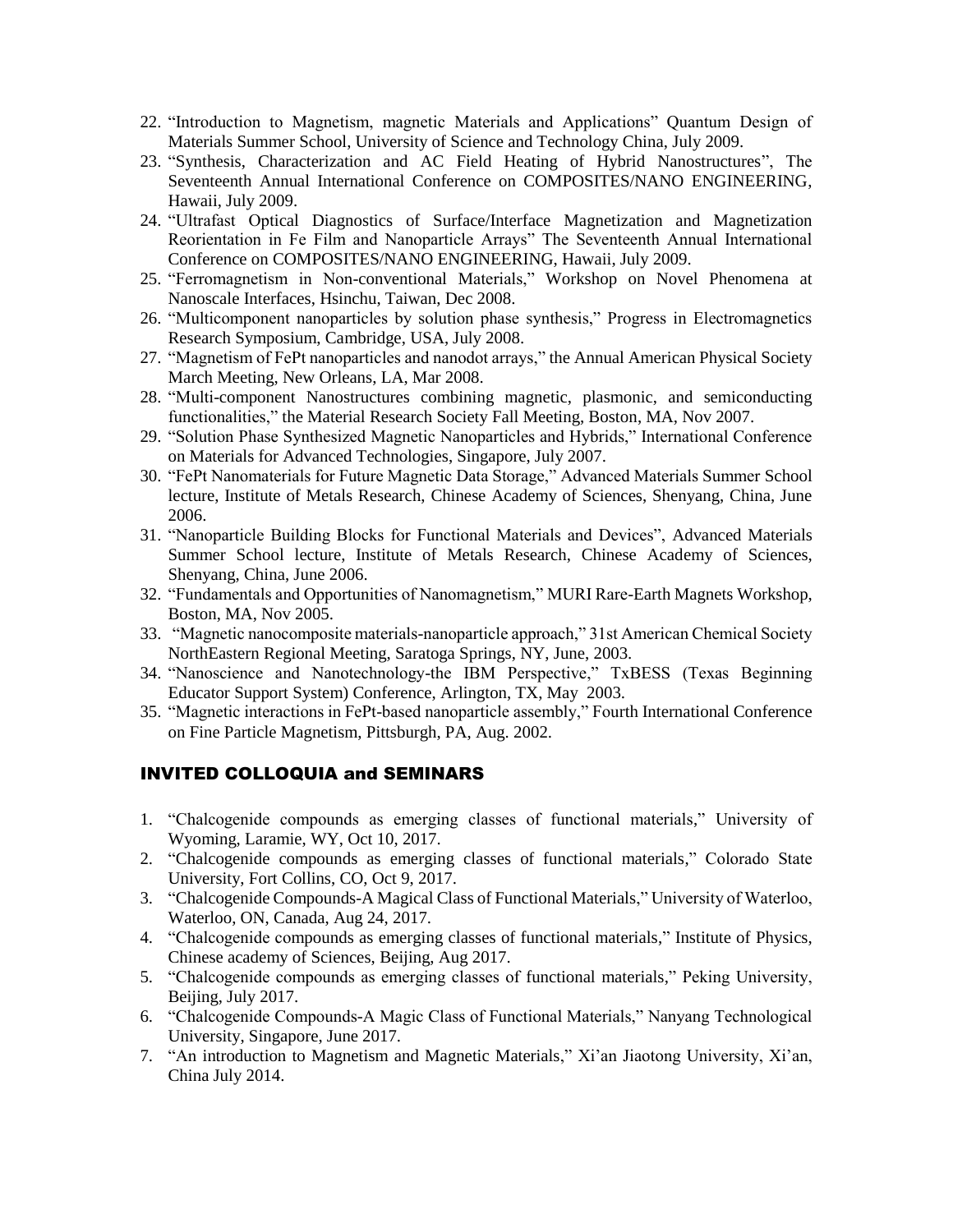- 8. "Magnetofluorescent Nano-platforms for Localized RF-Heating and Nanoscale Temperature Sensing," Northwest University, Xi'an China, June 2014.
- 9. "Carrier Dopant Interactions in CdMnSe Quantum Dots and Magnon Thermopower in FePt Thin Films," Peking University, Beijing, China, June 2013.
- 10. "Processing and Properties of FePt Materials," Shandong University, Jinan, China, July 2013.
- 11. "Doping Semiconductor Quantum Dots," Institute of Semiconductors, CAS, Beijing, China, June 2012.
- 12. "Doping Semiconductor Quantum Dots," Xi'an Jiaotong University, Xi'an, China, June 2012.
- 13. "Doping Semiconductor Quantum Dots," Institute of Metal Research, Chinese Academy of Sciences, Shengyang, China, June 2012.
- 14. "Magnetic Nanostructures –Fabrication and Applications," Changchun Institute of Science and Technology, Changchun, China June 2012.
- 15. "DSSC Based on Free-Standing TiO2 Nanotube Arrays and Chemical co-doping of TiO2 for Photocatalysis," Shanxi Normal University, Linfen, Shanxi, June 2012.
- 16. "DSSC Based on Free-Standing TiO2 Nanotube Arrays and Chemical co-doping of TiO2," Capital Normal University, Beijing, China, May 2012.
- 17. "Carrier-dopant Interactions in Colloidal DMS Quantum Dots," Huazhong University of Science and Technology, Wuhan, China, July 2012.
- 18. "Fabrication and Applications of Magnetic Nanostructures," Li Xun Lecture series, Institute of Metal Research, Chinese Academy of Sciences, Shengyang, China, July 2011.
- 19. "Magnetic Nanoparticles-Applications in Spintronics and Biomagnetics," Seminar, Shenzhen Institute of Advanced Technology, Chinese Academy of Sciences, Shenzhen, China, July 2011.
- 20. "Spin Relaxation in Frustrated Magnets," Seminar, Hefei National Laboratory for Physical Sciences at the Microscale, Hefei, China, June 2011.
- 21. "Magnetic Nanoparticles-Applications in Spintronics and Biomagnetics," Seminar, Hefei National High Magnetic Field Lab, Hefei, China, June 2011.
- 22. "Magnetic Nanoparticles-Applications in Spintronics and Biomagnetics," seminar, Shanghai Institute of Ceramics, Chinese Academy of Sciences, Shanghai, China, June 2011.
- 23. "Magnetism 101," Lecture, Zhejiang University, Hangzhou, China, May 2011.
- 24. "Magnetic Nanoparticles-Applications in Spintronics and Biomagnetics", seminar, Shandong University, Shandong, China, May 2011.
- 25. "Magnetic Nanoparticles-Applications in Data Storage, Spintronics and Biomagnetics," Lecture, Jiangnan University, Wuxi, China, May 2011.
- 26. "Magnetism and Spintronics," Seminar, Capital Normal University, Beijing, China, May 2011.
- 27. "Dye Sensitized Solar cells," Seminar, Capital Normal University, Beijing, China, May 2011.
- 28. "Magnetic Nanoparticles-Applications in Spintronics and Biomagnetics," Seminar, Shanxi University, Taiyuan, China, April, 2011.
- 29. "Magnetic Nanoparticles-Applications in Biology," Shanxi Normal University, Linfen, China, April 2011.
- 30. "Magnetic Nanoparticles-Applications in Spintronics and Biomagnetics," Seminar, Hefei National Laboratory for Physical Sciences at the Microscale, Hefei, China, June 2010.
- 31. "Carrier-Spin Polarization in DMS Quantum Dots," Seminar, National Center of Nanoscience and Technology, Beijing, China, June 2010.
- 32. "Magnetic Nanoparticles-Size, Surface Effects and Ultrafast Spin Dynamics," Colloquium, National Laboratory for Solid State Microstructures and Department of Physics, Nanjing University, Nanjing, China, July 2009.
- 33. "Magnetic Nanostructures for Spintronics," Seminar, International Center for Quantum Design, University of Science and Technology of China, Hefei, China, July 2009.
- 34. "Synthesis of Magnetic Nanoparticles and Their Applications," Colloquium, Xiamen University, Xiamen, China, July 2009.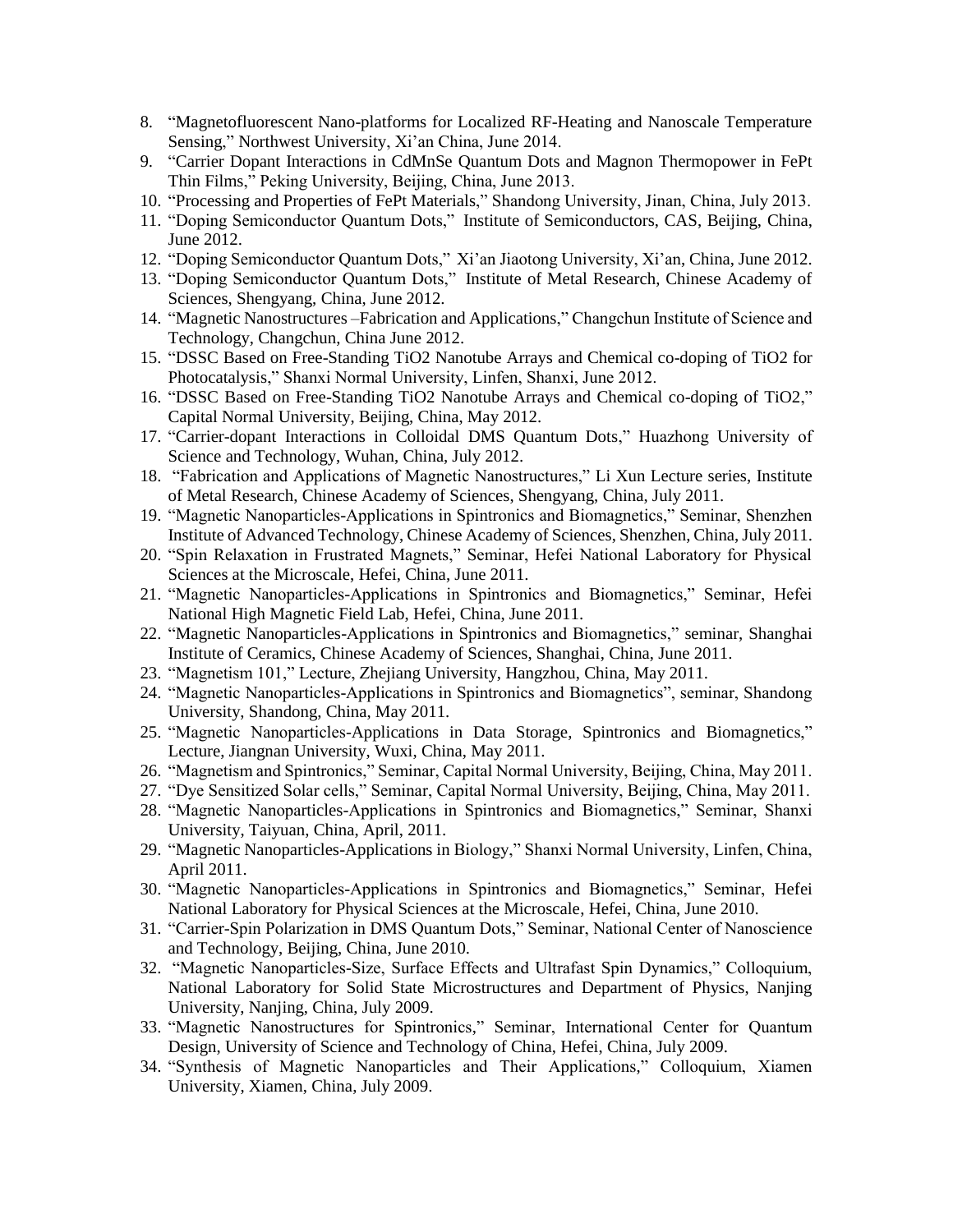- 35. "Synthesis, Characterization and Bio-applications of Magnetic Nanoparticles," Colloquium, Xi'an Jiao Tong University, Xi'an, China, July 2009.
- 36. "Spin Engineering in Nanostructures," Colloquium, Hunter College, City University of New York, New York, Oct 2008.
- 37. "Spin Engineering in Nanostructures," Colloquium, Zhejiang University, Hangzhou, China, June 2008.
- 38. "Spin Engineering in Nanostructures," Colloquium, Institute of Physics, Chinese Academy of Sciences, Beijing, China, June 2008.
- 39. "Magnetism and Spin dependent Charge Transport in Nanostructures," Colloquium, Shanghai Institute of Ceramics, Chinese Academy of Sciences, Shanghai, China, June 2008.
- 40. "Spin engineering in Nanostructures," Colloquium, Peking University, Beijing, China, June 2008.
- 41. "Spin engineering in Nanostructures," Colloquium, Shandong University, Jinan, China, June 2008.
- 42. "Multifunctional Nanostructures via Chemical Routes," Physics and Chemistry colloquium, Hong Kong University of Science and Technology, Hong Kong, July 2007.
- 43. "Multifunctional Nanostructures via Chemical Routes," Colloquium, Fudan University, Shanghai, China, July 2007.
- 44. "Magnetism and Magneto-transport in Nanoparticles," Colloquium, Data Storage Institute, Singapore, July 2007.
- 45. "Multifunctional Nanostructures via Chemical Routes," Physics Colloquium, National University of Singapore, Singapore, June 2007.
- 46. "Magnetism and Spin Dependent Transport in Nanoparticles," MINT and Physics colloquium, University of Alabama, Tuscaloosa, Alabama, Apr. 2007.
- 47. "Nanoparticle Building Blocks for Functional Materials and Devices," Physics Colloquium, Zhejiang University, Hangzhou, China, Dec. 2006.
- 48. "Nanoparticle Building Blocks for Functional Materials and Devices," Physics Colloquium, Northeastern University, Boston, MA, Oct 2006.
- 49. "Nanoparticle Building Blocks for Functional Materials and Devices", Colloquium, Wenzhou University, Wenzhou, China, July 2006.
- 50. "Nanoparticle Building Blocks for Functional Materials and Devices," Materials Science colloquium, Brook Haven National Laboratory, Apr. 2004.
- 51. "Nanotechnology-the IBM Perspective," Public lecture, Westchester Medical College, Valhalla, NY, Apr, 2004.
- 52. "Magnetic Nanoparticle Building Blocks for Functional Materials and Devices," Physics colloquium, Virginia Polytechnic Institute and State University, Blacksburg, VA, Mar. 2004.
- 53. "Magnetic Nanoparticle Building Blocks for Functional Materials and Devices," Physics colloquium, SUNY at Buffalo, Buffalo, NY, Jan. 2004.
- 54. "Nanoparticle Building Blocks for Functional Materials and Devices," Physics colloquium, New Jersey Institute of Technology, Newark, NJ Oct 2003.
- 55. "Nanoparticle Building Blocks for Functional Materials and Devices," Physics colloquium, University of Nebraska, Lincoln, NE, Aug. 2003.
- 56. "Nanoparticle Building Blocks for Functional Materials and Devices," Physics colloquium, University of Texas-Arlington, Arlington, TX, May 2003.

#### CONTRIBUTED CONFERENCE PRESENTATIONS

1. "Pressure and Temperature Dependent Raman Spectroscopy of Chalcogenide Perovskites," New Orleans, LA, March 2017.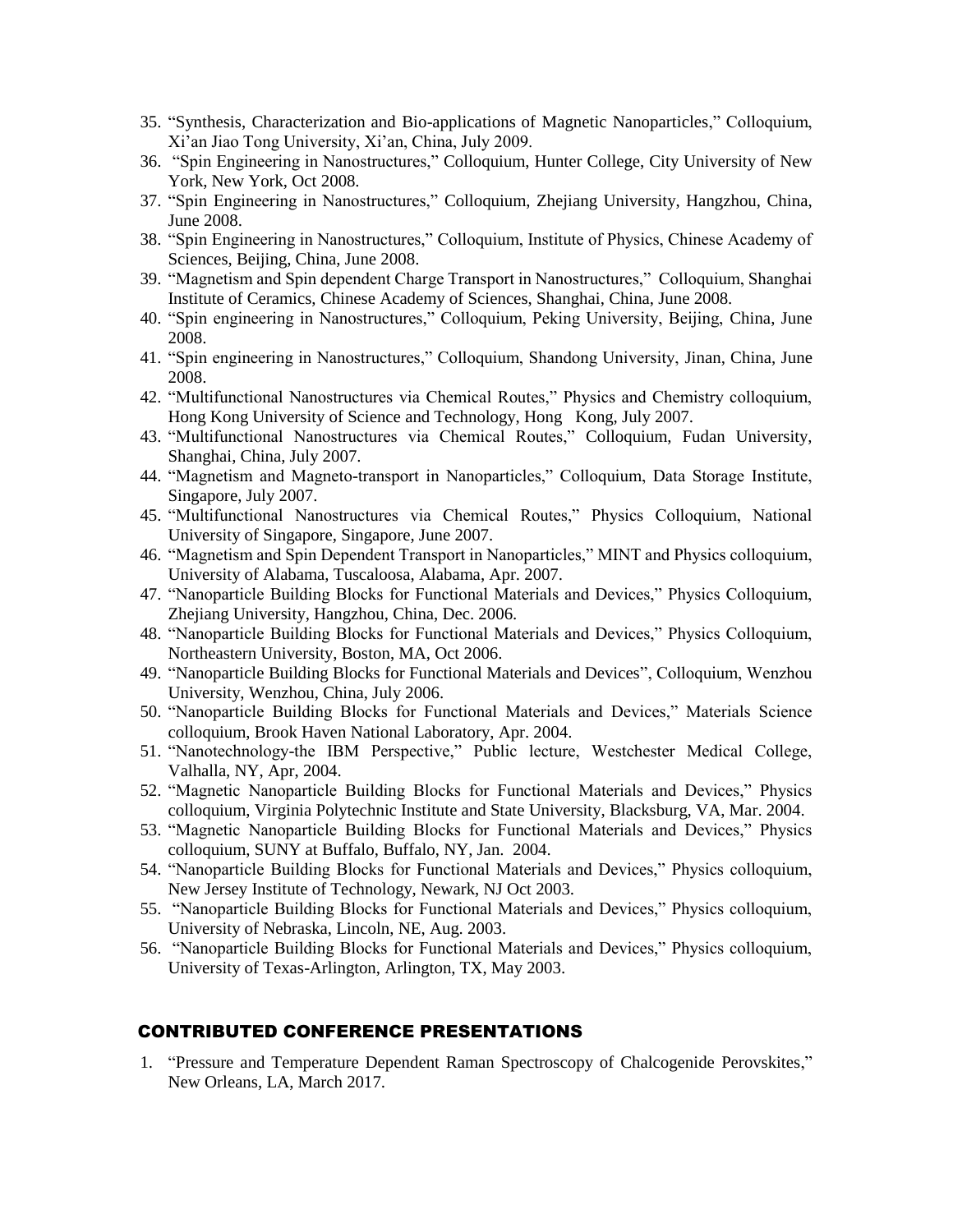- 2. "Exchange field induced valley splitting in monolayer WSe2 and WS2," New Orleans, LA, March 2017.
- 3. "Deciphering chemical order/disorder and magnetic properties of FePt nanoparticle at the single-atom level," New Orleans, LA, March 2017.
- 4. "Band gap engineering of BaZrS3 by Ti doping," New Orleans, LA, March 2017.
- 5. "Magneto-optical studies of transition-metal dichalcogenides using visible pump, mid-infrared probe measurements," New Orleans, LA, March 2017.
- 6. "Electron density dependent Zeeman splitting in WS2 single layer," APS March Meeting, New Orleans, LA, March 2017.
- 7. "Strongly enhanced valley splitting in monolayer transition metal dichalcogenides due to magnetic exchange field,"  $61<sup>st</sup>$  Annual Magnetism and Magnetic Materials Conference, New Orleans, LA, Nov 2016.
- 8. "Chalcogenide Perovskites –an Emerging Class of Ionic Semiconductors," 33rd International Conference on the Physics of Semiconductors, Beijing, China, Aug. 2016.
- 9. "Enhanced AC Field Heating by Tuning the Anisotropy of Ferrite Nanoparticles,"  $9<sup>th</sup>$ International Conference on Fine Particle Magnetism, Gaithersburg, MD, June 2016.
- 10. "Transition metal chalcogenide magnetic nanoparticles with high coercivity"  $9<sup>th</sup>$  International Conference on Fine Particle Magnetism, Gaithersburg, MD, June 2016.
- 11. "Synthesis and characterization of chalcogenide perovskites for PV absorbers," the Annual MRS spring meeting, Phoenix, AZ, Apr 2016.
- 12. "The Application of a Superabsorber in FePt HAMR Media," the Annual MRS spring meeting, Phoenix, AZ, Apr 2016.
- 13. "Enhanced Valley Zeeman Splitting in MoS2/EuS due to interfacial exchange field," APS March Meeting, Baltimore, MD, March 2016.
- 14. "Infrared and visible magneto-optical studies of centimeter-scale monolayer MoS2," APS March Meeting, Baltimore, MD, March 2016.
- 15. "Enhanced Hyperthermia Capability by Tuning the Anisotropy of Ferrite Nanoparticles," MMM/Intermag 2016 Joint Conference, San Diego, CA, Jan 2016.
- 16. "Solution Phase Synthesis of Zr2Co11 Nanoparticles," MMM/Intermag 2016 Joint Conference, San Diego, CA, Jan 2016.
- 17. "Chemically synthesized CrTe nanostructures with hard magnetic properties," MMM/Intermag 2016 Joint Conference, San Diego, CA, Jan 2016.
- 18. "Solution synthesis of Fe1-xCrxTe nanostructures," IEEE International Magnetics Conference, Beijing 2015.
- 19. "CoPt antidot arrays fabricated with dry-etching using AAO templates," IEEE International Magnetics Conference, Beijing 2015.
- 20. "Phosphine-Free Synthesis of Iron Selenide Nanocrytals," IEEE International Magnetics Conference, Beijing 2015.
- 21. "Evidence for a magnetic metallic R phase in Vanadium dioxide  $VO<sub>2</sub>$ ," APS March Meeting, San Antonio, TX, March 2015.
- 22. "Magneto-optical studies of MoS<sub>2</sub>," APS March Meeting, San Antonio, TX, March 2015.
- 23. "Large Area Growth and Characterization of Monolayer MoS<sub>2</sub>," APS March Meeting, San Antonio, TX, March 2015.
- 24. "Monodisperse magnetofluorescent nanoplatforms for RF heating and local temperature sensing," 59th Annual Magnetism and Magnetic Materials Conference, Honolulu, HI, 2014.
- 25. "Room Temperature Ferromagnetic  $(F_{e_1-x}Co_x)_3BO_5$  Nanorods," 59th Annual Magnetism and Magnetic Materials Conference, Honolulu, HI, Nov 2014.
- 26. "Infrared Hall effect measurements in iron pnictide superconductors," APS March Meeting, Denver, CO, March 2014.
- 27. "FePt/Fe Exchange Coupled Patterned Films using Self-organized Templates," 58th Magnetism and Magnetic Materials Conference, Denver, CO, Nov 2013.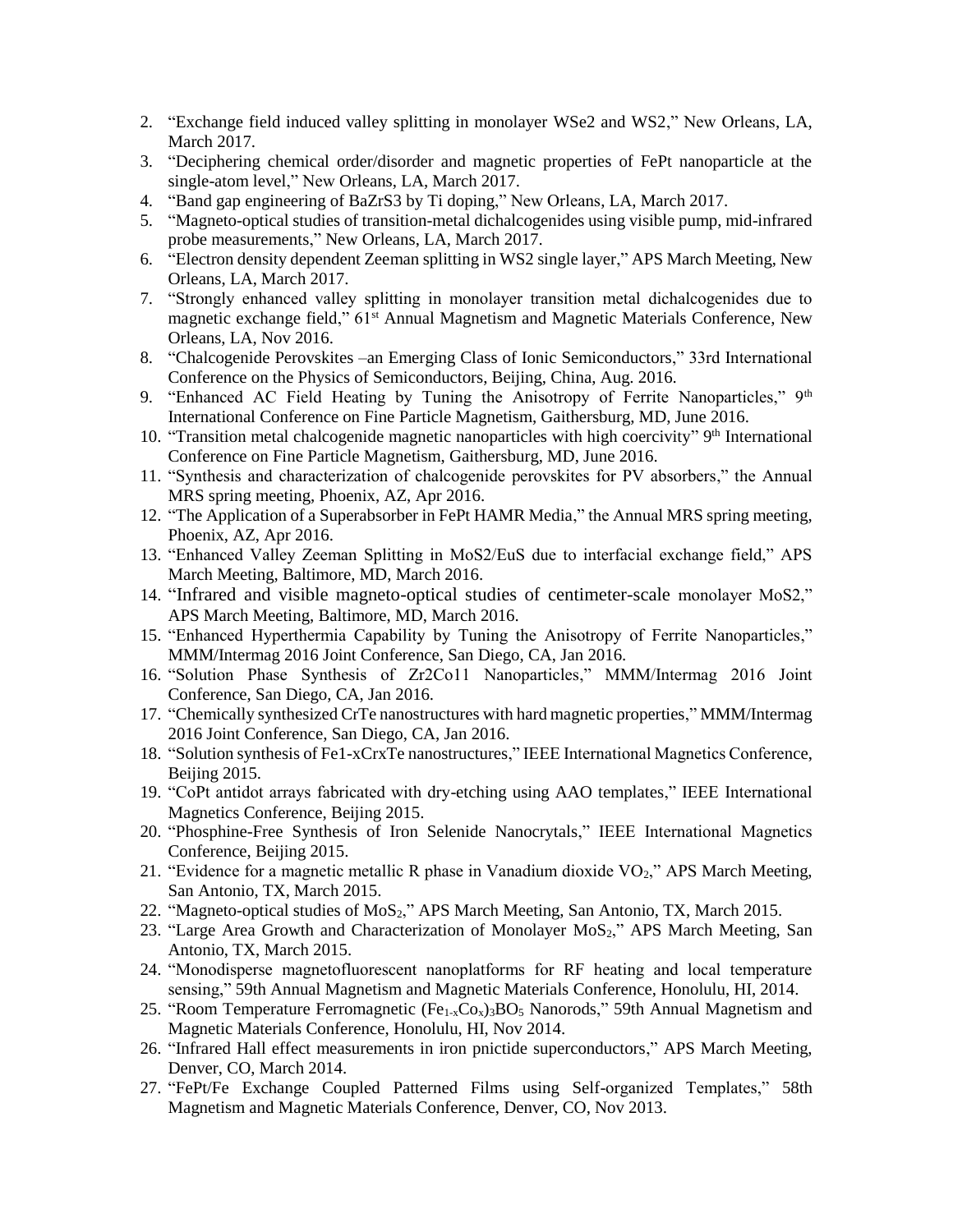- 28. "Magnon-Drag Thermopower in FePt Thin Films," 58th Magnetism and Magnetic Materials Conference, Denver, CO, Nov 2013.
- 29. "Enhancement of solar absorption with black  $Cu<sub>2</sub>O$  Nanostructures," APS March Meeting, Baltimore, MD, March 2013.
- 30. "Magnetization and scanning tunneling spectroscopy studies of  $Mn<sub>1.5</sub>Ga$  films on  $GaAs(001)$ ," APS March Meeting, Baltimore, MD, March 2013.
- 31. "Monodisperse Magneto-Fluorescent Bifunctional Nanoprobes for Bioapplications," APS March Meeting, Baltimore, MD, March 2013.
- 32. "Thermopower of FePt granular thin film," 12th Joint MMM/Intermag Conference, Chicago, IL, Jan 2013.
- 33. "Magnetophotoluminescence studies of PbMnS quantum dots," APS March Meeting, Boston, MA, March 2012.
- 34. "Magnetothermal transport in monoclinic  $Nd_2TiO_7$ ," APS March Meeting, Boston, MA, March 2012.
- 35. "Tunable carrier spin polarization in PbMnS through quantum confinement," APS March Meeting, Boston, MA, March 2012.
- 36. "Fabrication of nanostructured CIGS solar cells," APS March Meeting, Boston, MA, March 2012.
- 37. "Field-induced slow spin relaxation in monoclinic  $Nd_2Ti_2O_7$ ," 56th Magnetism and Magnetic Materials Conference, Phoenix, AZ, Nov 2011.
- 38. "Synthesis of Ferrimagnetic Fe3Se<sup>4</sup> Nanostructures with Giant Coercivity," APS March Meeting, Dallas, TX, March 2011.
- 39. "Anisotropic paramagnetism in monoclinic  $Nd_2Ti_2O_7$  single crystals," APS March Meeting, Dallas, TX, March 2011.
- 40. "Investigation of  $SmFe<sub>1-x</sub>Co<sub>x</sub>ASO$  using <sup>57</sup>Fe Mossbauer spectroscopy as a function of temperature and applied magnetic field," the American Physical Society March Meeting, Portland, OR, March 2010.
- 41. "Metal-Insulator Transition in W-doped VO2 Nanowires," the American Physical Society March Meeting, Portland, OR, March 2010.
- 42. "Laser induced ultrafast magnetization reorientation in two dimensional arrays of Fe nanoparticles," the American Physical Society March Meeting, Portland, OR, March 2010.
- 43. "Surface Induced Suppression of Magnetization and Surface magnetization Reversal in Magnetic Nanoparticles," the American Physical Society March Meeting, Portland, OR, March 2010.
- 44. "Dye Sensitized Solar Cells Based on Free-standing TiO<sup>2</sup> Nanotube," the American Physical Society March Meeting, Portland, OR, March 2010.
- 45. "Magnetism and Carrier Spin Polarization in Mn-doped CdSe Quantum Dots," the American Physical Society March Meeting, Portland, OR, March 2010.
- 46. "RF Field Heating of Magnetic Nanoparticles for Remote Control of Ion Channels," 11th Joint MMM-Intermag Conference, Washington DC, Jan 2010.
- 47. "Study on Room Temperature Ferromagnetism by doping transition metals in ZnO nanowires," 11<sup>th</sup> Joint MMM-Intermag conference, Washington DC, Jan 2010.
- 48. "Magnetism in Semiconductor Oxide Nanowires," The 3rd International Conference on Onedimentional Nanomaterials, Atlanta, GA, Dec 2009.
- 49. "Giant positive magnetoresistance in Co@CoO nanoparticle array," the American Physical Society March Meeting, New Orleans, LA, March 2009.
- 50. "Spin polarization of doped II-VI nanocrystals," the American Physical Society March Meeting, New Orleans, LA, March 2009.
- 51. "Carrier Spin Polarization in CdMnSe Colloidal QDs," 53<sup>nd</sup> Magnetism and Magnetic Materials Conference, Austin, TX, Nov 2008.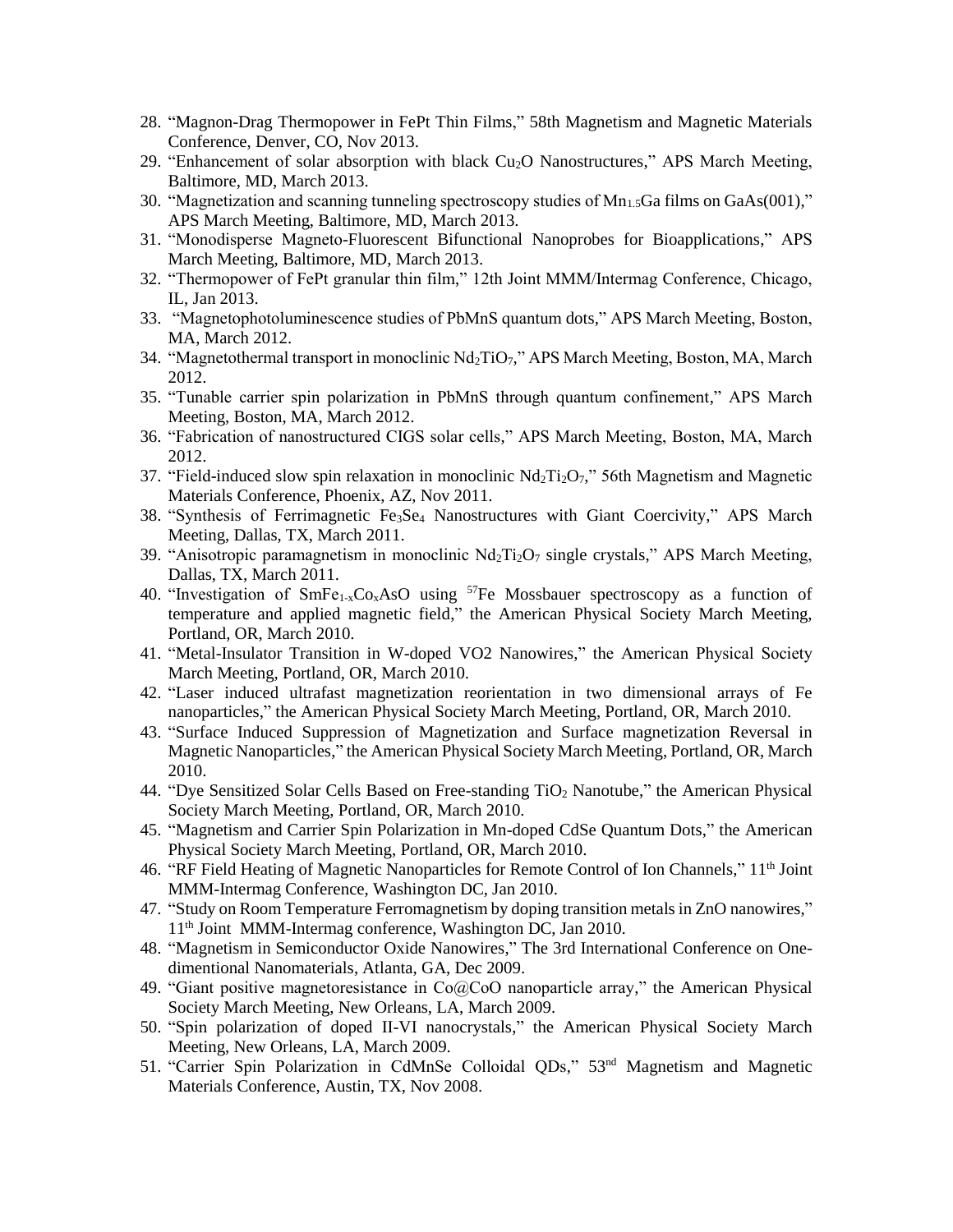- 52. "Self-assembled magnetic nanodot array," Progress in Electromagnetics Research Symposium, Cambridge, July 2008.
- 53. "Size dependent magnetic properties of magnetite ( $Fe<sub>3</sub>O<sub>4</sub>$ ) nanoparticles," the American Physical Society March Meeting, New Orleans, LA, March 2008.
- 54. "Surface induced reduction of magnetization in nanoparticles with competing exchange interactions," annual MRS fall meeting, Boston, MA, 2007.
- 55. "Coherent growth of semiconductor nanocrystals on FePt nanoparticles," annual MRS fall meeting, Boston, MA, 2007.
- 56. "Magnetic and magneto-transport properties of epitaxial MnAs thin films," 52nd Magnetism and Magnetic Materials Conference, Tampa, FL, Nov 2007.
- 57. "A novel temperature dependent hysteresis behaviour of Co nanodot arrays," 52<sup>nd</sup> Magnetism and Magnetic Materials Conference, Tampa, FL, Nov 2007.
- 58. "Magnetic Properties of Self-organized Nanodot Arrays," 10<sup>th</sup> joint MMM-Intermag conference, Baltimore, MD, Jan 2007.
- 59. "Electron Transport Properties of Co Nanodot Arrays," the American Physical Society March Meeting, Denver, CO, Mar 2007.
- 60. "Ferromagnetic resonance studies in Cobalt nanodot array," the American Physical Society March Meeting, Denver, CO, Mar 2007.
- 61. "Charge Transport in Magnetite Nanoparticles," the American Physical Society March Meeting, Denver, CO, Mar 2007.
- 62. "Phonons and Phonon-Mixing in ZnSe Isotopic Crystals, Pressure-cycled Domains, and Nanorods," International Conference on Semiconductor Physics, Vienna, Austria, July 2006.
- 63. "Non-lithographic Fabrication of Magnetic Nanodot Arrays," the American Physical Society March Meeting, Baltimore, MD, Mar 2006.
- 64. "Magnetism of Discrete, L10 Ordered FePt Nanoparticles," the American Physical Society March Meeting, Baltimore, MD, Mar 2006.
- 65. "Hybrid colloidal nanostructures with paired plasmonic, semiconducting and magnetic functionalities," annual MRS fall meeting, Boston, MA, 2005.
- 66. "Magnetic Properties of Au/Fe3O4 Hybrid Nanostructures," 50th Annual Conference on Magnetism and Magnetic Materials, San Jose, CA, Apr 2005.
- 67. "Magnetoelastic anisotropy and exchange bias in [FeCo/TbFe]3 multilayer films," 50th Annual Conference on Magnetism and Magnetic Materials, San Jose, CA, Apr 2005.
- 68. "A general strategy for hybrid nanoparticle synthesis," AIChE annual meeting, Cincinnati, OH, 2005.
- 69. Epitaxial growth of heterostructure nanoparticles MRS, 2005.
- 70. "Iron oxide nanoparticles for DNA detection," 49th Annual Conference on Magnetism and Magnetic Materials, Jacksonville, FL, Nov, 2004.
- 71. "Shape induced texture of manganese ferrite nanoparticles in self-assembled superlattices," 49th Annual Conference on Magnetism and Magnetic Materials, Jacksonville, FL, Nov, 2004.
- 72. "Iron oxide nanoparticles for DNA detection," annual MRS fall meeting, Boston, MA, 2004.
- 73. "Oscillatory Exchange Bias for Fe/Gd Multilayers," the American Physical Society March Meeting, Montreal, Quebec, Canada, Mar 2004.
- 74. "Coercivity and Thermal Stability of FePt Nanoparticles," the American Physical Society March Meeting, Austin, TX, Mar 2003.
- 75. "Exchanged coupled FePt Nanoparticle assembly," the American Physical Society March Meeting, Indianapolis, IN, Mar 2002.
- 76. "Coercivity and Activation Volume of Ni Nanowire Arrays," the American Physical Society March Meeting, Seattle, WA, Mar 2001.
- 77. "Magnetic Properties of Self-assembled Multilayered Fe/Pt Nanowire Arrays," the American Physical Society March Meeting, Minneapolis, MN, Mar 2000.